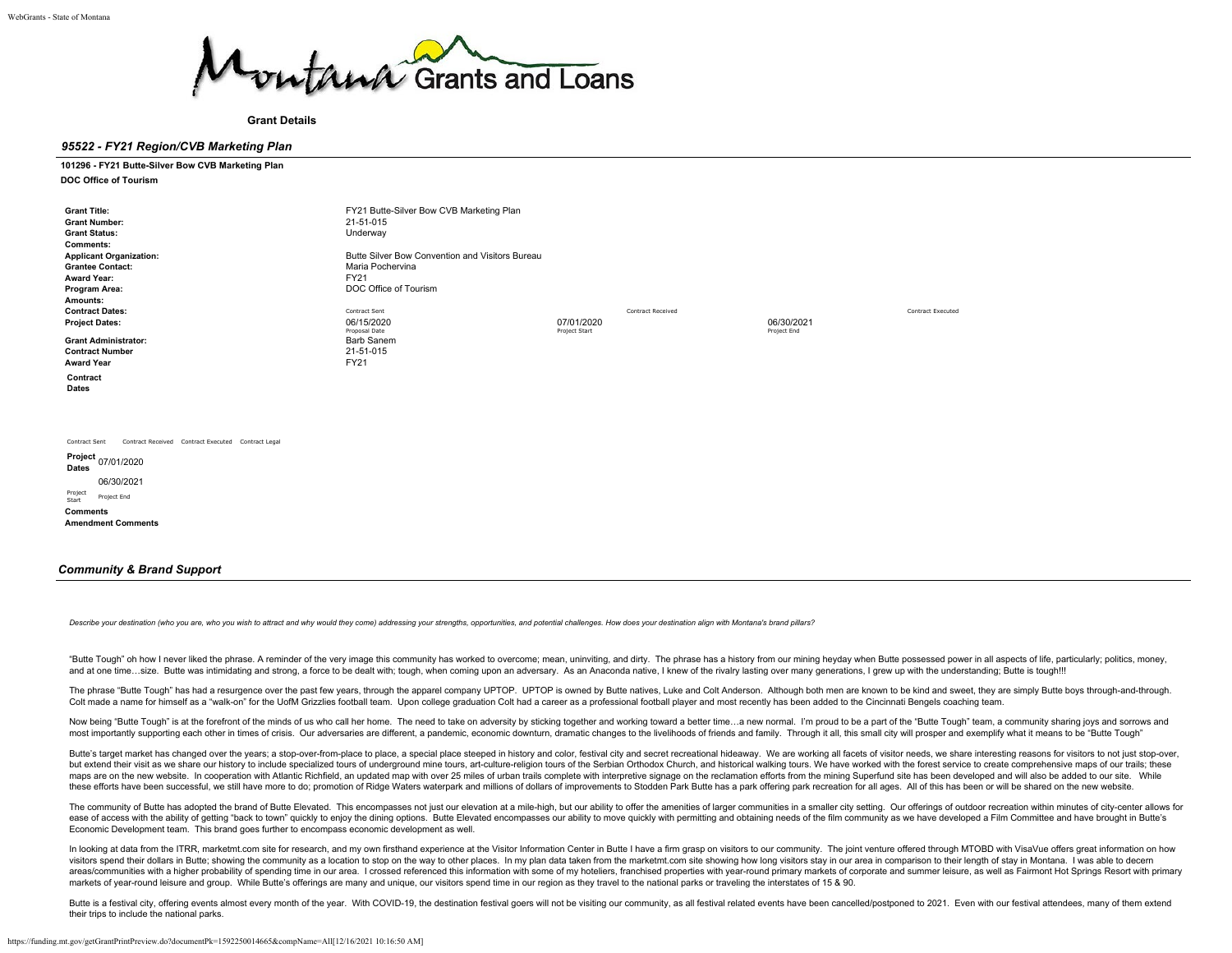# Butte lays claim to strengths:

#### The junction of Interstates 15 and 90.

- Conveniently located between Yellowstone and Glacier National Parks
- Located in the heart of Southwest MT Travel Region
- Home to 13 trailheads to the Continental Divide National Scenic Trail within 30 miles of city-center
- 10 minutes to Thompson Park, the only municipal park on National Forest Service land in the US, offering day-use, non-motorized recreation year-round
- Over 25 miles of urban trails within Butte's city limits
- Possessing the largest Historic Landmark District in the United States, with funding to assist in preservation of buildings in the Historic District
- Newly remodeled large convention hotels
- Many hotels owned by locals or Montana residents
- Within a 1.5-hour drive to 3 the larger communities of Bozeman, Helena, and Missoula
- 92 facilities offering food at a designated location, 60 non-franchised offering the local flavor for foodies
- 25 attractions/tours, with 15 available year-round or offering longer seasons or opening for special tours
- Strong sense of community as major employers, local government and non-profits work together to promote and improve the community.
- <sup>14</sup> annual events and festivals
- New waterpark with the longest lazy river in Montana
- **Historical preservation**
- New destination playground with a mining theme
- Proximity to: Old Works Golf Course A Jack Nicklaus Signature course, Fairmont Hot Springs Resort, Discovery Ski Basin, Homestake Lodge with cross country skiing
- Over 70 retail locations offering everything from auto parts stores to unique gift shops
- Moving toward the final Consent Decree on the Superfund cleanup
- Educational tours available on Superfund restoration
- Breweries and distillery offering tours and homemade beverages
- Great tour guides and denizens who share Butte's stories
- Strong industrial history with deep roots in unionization
- . Cultural offerings at the Mother Lode Theatre with national touring companies, featuring Broadway musicals and dramas, music tributes and the Montana Repertory Theatre, Butte Symphony, Community Concerts, local recitals, through the Orphan Girl Theatre
- Home to Montana Tech a renowned institution of higher education an integral part of our community
- Lizzy Block an alleyway between Broadway and Park Street with lighting and seating, offering a great place to gather in small groups with friends.
- Music on Main a Thursday night free event offering music, food, vendors and children's activities.
- Young Professional organization where the demographic under 40 gathers to share ideas, lifestyles and work to improve Butte through volunteering opportunities
- . Development of the Film & Entertainment Committee, comprised of Montana Studios, Butte Local Development Corporation, Butte CVB and film scout, Jim Ward. This group meets reqularly to discuss film opportunities and how t

# Butte struggles with weaknesses:

- $COVID-19$
- Limited air service
- **Retail offerings**
- Image of the Berkeley Pit
- Superfund Dirty Water
- Negative perception of Butte's reputation; rough, rowdy, dirty, old
- Historical preservation
- Loss of one of our breweries
- $\bullet$  Interstate junction travelers drive by

#### Butte has opportunities:

- Front line training to keep visitors in Butte longer or to return again
- Content capturing life in Butte via video and photography
- Work with local businesses to update their sites on the visitmt.com information
- Utilize Butte.Elevated
- Produce and promote itineraries for Butte keeping visitors in the area longer
- Information annual events and festivals
- Not now, but in the future the community will work obtain another flight into Butte
- Continue to work to gain more retail businesses

Butte's Challenges: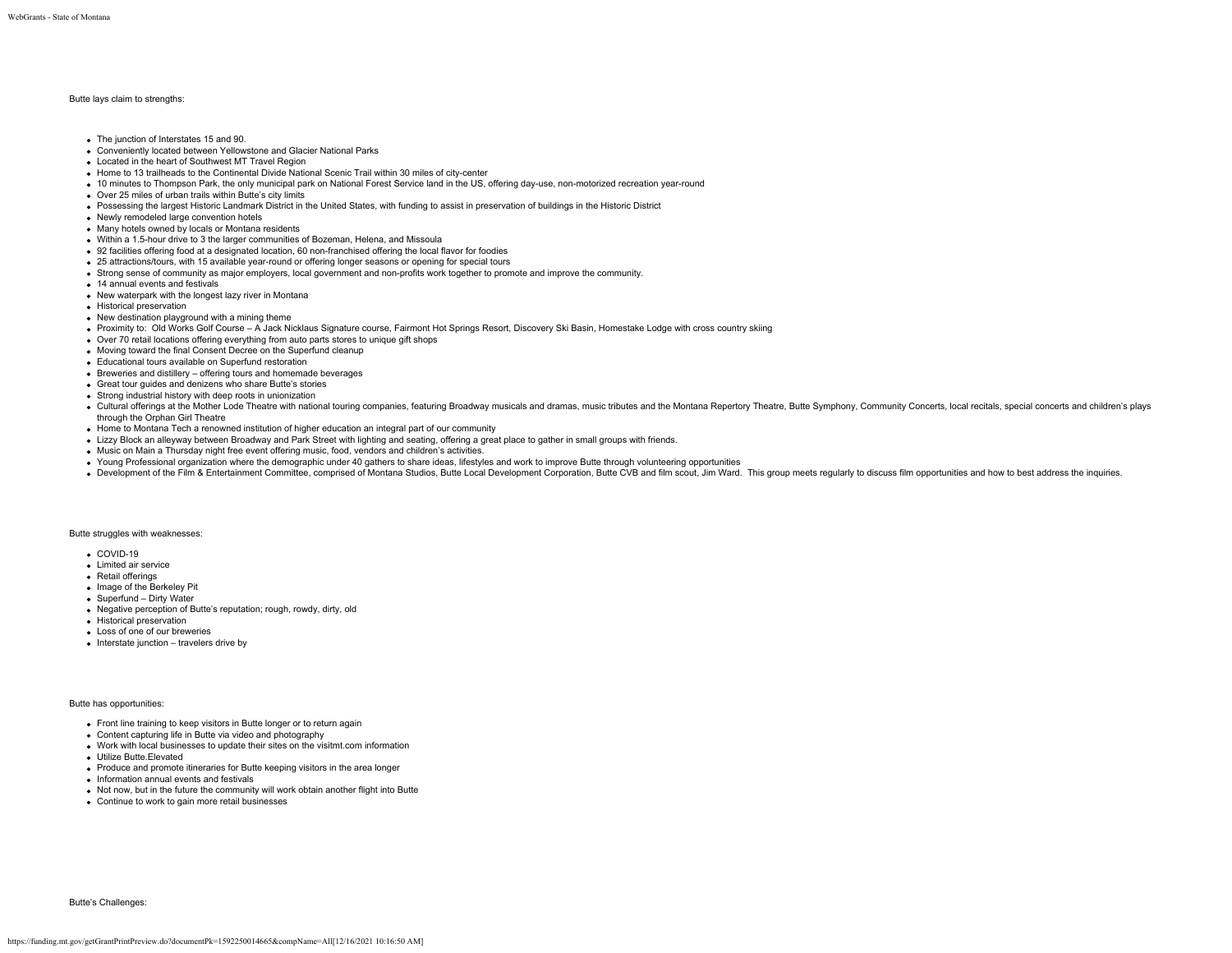- Other communities having more flights
- Workforce
- Limited access to Our Lady of the Rockies
- Visitors driving by
- Older resident demographic
- $\bullet$  Image

More Spectacular Unspoiled Nature Than Anywhere Else in the Lower 48

Butte may have the scars of mining at close hand, but the beauty synonymous with Montana is available all within minutes of city-center; quiet mountain trails and unobstructed vistas along Maud S Canyon. Thompson Park and waterways of the Big Hole River and Delmoe Lake await residents and non-residents to fish, raft, paddle and relax. With so many open and non-crowded areas, wildlife is abundant for viewing.

Vibrant and Charming Small Towns Serving as Gateways to our Natural Wonders

Butte is the smallest big town in Montana, bringing together the offerings of a larger community as well as the uniqueness and friendliness of a small town. Locally owned shops like; 5518 Designs, Butte Stuff, Cavanaugh's Butte home. Located between the national parks of Yellowstone and Glacier, within an hour of state parks of Lost Creek, Lewis & Clark Caverns, and the Anaconda Stack, the Butte VIC assists visitors with pertinent informati take time and experience our community.

Breathtaking Experiences by Day and Relaxing Hospitality at Night

Like all of Montana, visitors to Butte in the winter, have easy access to cross country and downhill skiing, fat-tire biking, ice skating, snowshoeing, ice fishing, and snowmobiling with concise and pertinent information a recreation includes, but is not limited to, mountain biking and hiking, waterway activities, golf, disc golf, and wildlife watching. Evenings can be spent at one of Butte's three breweries or Head Frame Spirits where non-a establishments serving some type of food; over half are locally owned and operated.

### **Describe your destination.**

#### Inspiration

As we anticipate a decrease in non-resident visitors its imperative Butte continues to promote itself to be "top of mind" as visitors look to plan future travel. The online/digital campaign will primarily promote the ease common in western Montana. The ability to social distance not only in the outdoors, but in smaller city of Butte.

# Butte will continue:

Placement of a full-page ad in the *Southwest Montana Travel Guide*. This guide only allows for full-page ads and is truly a great piece to keep visitors in the area longer.

Working with *Yellowstone Journal* in their Print & Tablet, Online & Social and Lead Generation programs.

Ad in Certified Folder's maps of Yellowstone and Glacier National Park, this map is "racked" in Certified Folders racks as a tool for visitors to use before obtaining national park maps at gate entrances.

A ½ page ad in the travel guide produced by Glacier Country. This piece is a great tool for inspiration.

A 1/2 page ad in the annual Great American West travel guide. This guide is endorsed by Rocky Mountain International and the member states of Montana, Idaho, Wyoming, North and South Dakotas as the official consumer travel Germany, France and Italy. Guides are translated into the language synonymous with each country for distribution.

Ad in the Great American West map which is printed and distributed in seven overseas markets including the countries of United Kingdom, France, Italy, Germany, Switzerland, Austria, the Netherlands, Belgium, Luxembourg, Au and Finland. The map is used at travel shows and available on flash drives and on overseas websites.

Cooperative promotion with the Butte TBID to fund the *digital and on-line program* through The Montana Standard to direct traffic to the visitbutte.com website.

Attendance at the Calgary Outdoor Show with SWMT and other Montana communities/businesses, to entice the Canadian visitor to stop, stay and recreate in our area. Attendees pay an entrance fee.

Attendance at tradeshows targeting the international market with MTOBD at *IPW and RMI.*

Attendance at the domestic group travel show of *Travel Alliance Partners at TAP* Dance where 20-minute regional pod appointments help domestic tour operators with new ideas and itineraries.

Attendance at the outdoor recreation show in Salt Lake City, *International Sportsman Expo*. Attendees pay an entrance fee.

Attendance at *golf shows* promoting the opportunities in this area.

#### **Orientation**

The websites for SWMT and visitbutte.com assist visitors in obtaining itineraries and in-depth information on Butte and the area. The 800#, and small travel quide Butte produces is sent to visitors as well as other VIC/Cha VIC at the Chamber is staffed year-round, answering phone calls and assisting visitors. Familiarization tours, hosting, film industry scouts, travel writers, social media influencers, photographers and tour operators.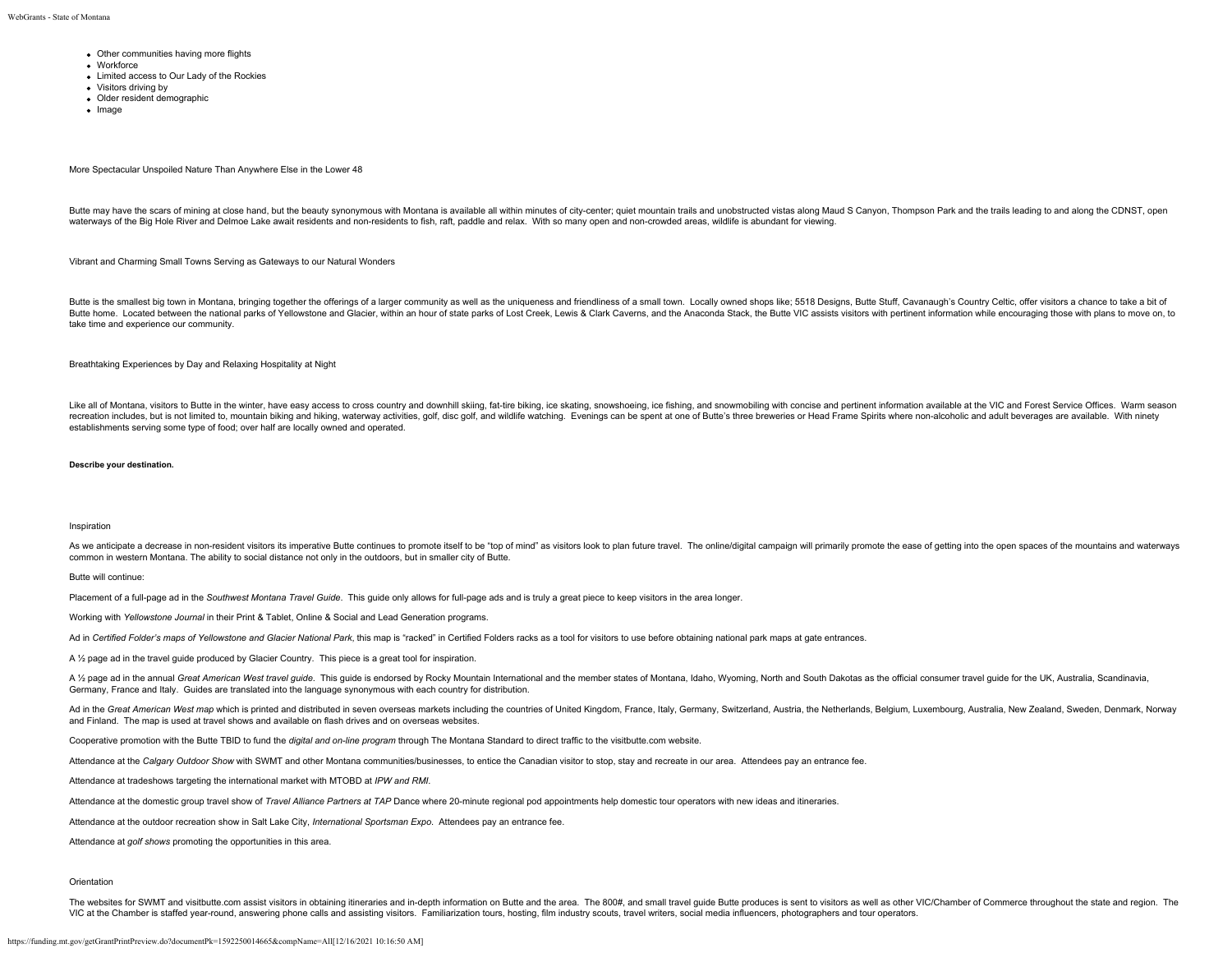#### Facilitation

Butte and SWMT are proud of the travel guides produced annually. The SWMT guide is map heavy, with itineraries, information on niche markets and in-depth information on communities. The Butte guide, with no advertising, gi guide for the city. The Butte VIC's goal is to keep visitors in Butte; one more hour, one more hour, one more meal, one more night. A map is produced annually highlighting Butte's attractions, urban trails, parks, sports c an interest to move on from Butte, it is the goal of the staff to share as much information as possible to encourage more expenditures in the region and state.

Stephanie Sorini, Butte Chamber of Commerce Executive Directory and I will conduct our own version of "superhost training." One of several options will be available for front line personnel; we can do training in person at convenience stores, gas stations, restaurants, and other popular sites to train front line staff on how to keep visitors in the city, region and state longer.

#### **Optional: Include attachments here**

*a. Define your target markets (demographic, geopgraphic and psychographic).*

#### Primary:

Butte will not directly target the non-resident visitor for short booking windows until the mandatory quarantine by Governor Bullock is lifted. Then the areas targeted for FY2020-2021 will be based on 2 factors: areas with VisaVue reports 2018 annual and quarterly reports from 2019. The other consideration will be to target areas with small occurrences of COVID-19. While preparing this marketing plan I delved into this scenario as it pertain

VisaVue Reports Annual  $2018$  : #2 2019-Quarter 1: #1 2019-Quarter 2: #2 2019-Quarter 3: #3

2019-Quarter 4: #2

Butte could target 11 eastern counties of Idaho where there currently are less than 10 cases of COVID-19, total population for these counties are just over 105K individuals. Targeting states traditionally high on visitatio

Knowing from data provided by the US Travel Association and ITRR people are looking forward to travel, however the drive market and closer to home trips will have a higher priority. Given Montana has a low number of COVID Montana residents.

In talking with local hoteliers and information garnered from Destination Analysts the Montana market will include Yellowstone County/Billings, Flathead and Bitterroot areas as well as Great Falls and Missoula.

. Whether the target market is the nonresident or resident visitor all campaigns will focus on outdoor activities; hiking, biking, golf, fishing, disc golfing, willifie watching, boating, DHV trail riding and touring. With Butte's many locally owned restaurants offers the needed respite to a day of fresh air, adventure and photographic opportunities.

To share the opportunities in and around Butte, advertising will continue with a presence in the following publications:

Southwest Montana Travel Guide

- Yellowstone Journal
- Glacier Country Guide
- Certified Folder's maps of Yellowstone and Glacier National Parks

From the US Travel Association publication Travel Intention Pulses Survey Impact of COVID-19 Key Findings Wave III April 17 – 22, 2020

Road trips and travel to destinations closer to home will be key trends driving travel growth as the pandemic fades. The percentage of travelers who agreed that they are more likely to travel I of are filer COVID-19 passes *the percentage who said they are more likely to travel to destinations close to home increased from 36% in Wave II to 42%. This was especially true for older travelers.*

Consumers' interest in travel may ultimately be transcended by lingering concerns about either safety or their ability to pay for it. Six in ten respondents say they will be eager to travel for leisure once the COVID-19 em *say they are likely to take a leisure trip in the next six months.*

In Wave III, travelers were slightly less concerned about the threat of contracting COVID-19 than they were just two weeks prior. In particular, the concern about others in their household contracting the virus dropped fro *64 years old continue to be the age group least concerned.*

From the ITRR Interactive Data as it pertains to non-resident visitors, the above demographic age groups fall within the age range of the primary visitors to Butte who spent a night in the community all quarters of 2019.

| Percentage of Travelers Age Grouping |                    |
|--------------------------------------|--------------------|
| 121%                                 | 45-54 years of age |
| 28%                                  | 55-64              |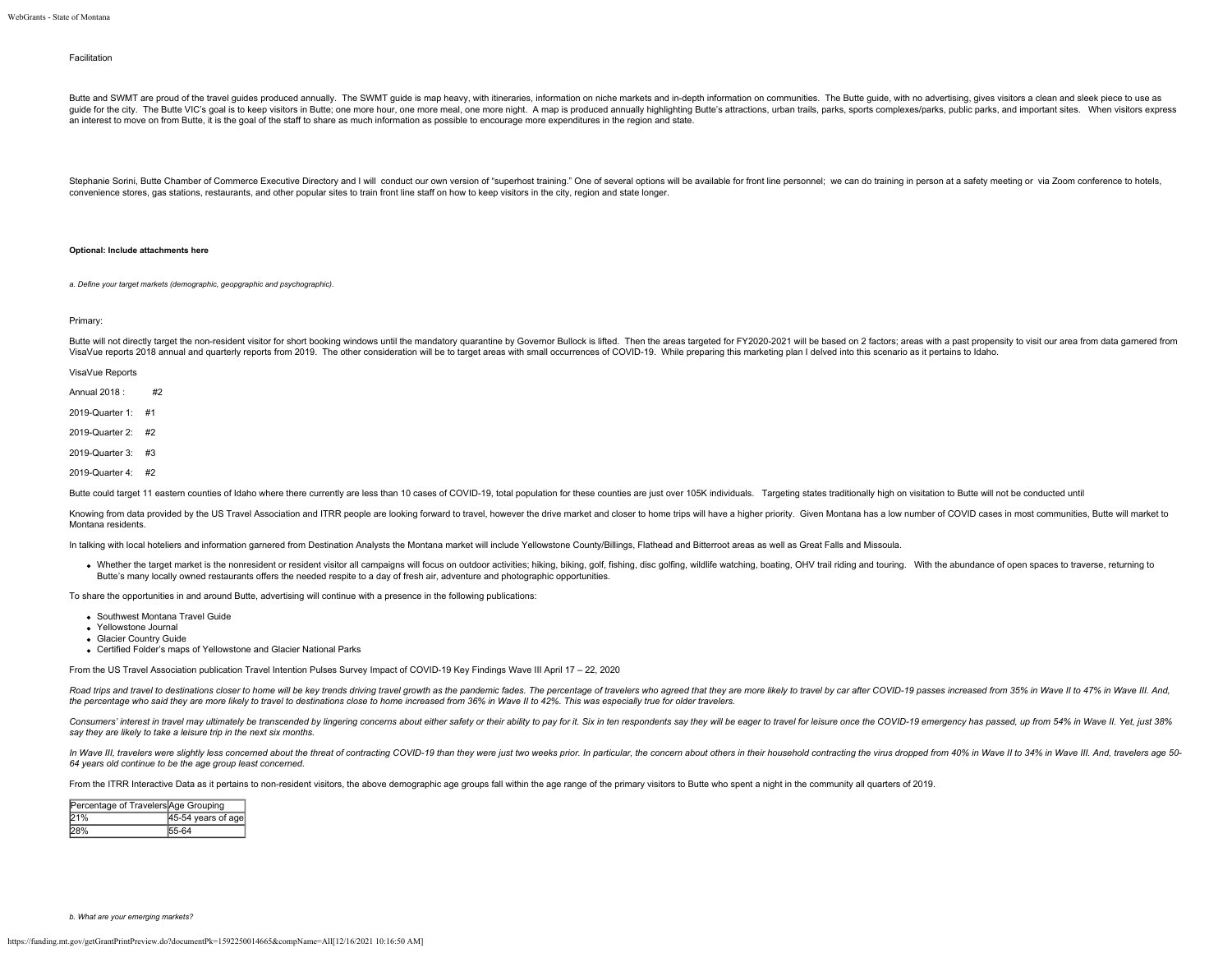An emerging market Butte can capitalize on once the 14-day quarantine is lifted is the film industry. Due to the impact of this market on our community and the various entities being contacted it became imparative an organ Entertainment Committee (BFEC). The BFEC is comprised of a film scout, CVB, BLDC and Montana Studios representatives. We had a couple of projects slated for this spring/early summer, these are on hold at this time, with pr

Motorcycle market is an emerging market Butte needs to promote. SWMT has already produced a wonderful map for this market and with Butte's location on I-15/I-90 as Sturgis participant ride, we have a market driving by our

In Quarter 1 and 2 of 2021, Butte will again participate in shows promoting to the International Market. Although Butte has participated in shows previously, a break from these shows did not take place in 2020 due to COVID

Another market taking a break in 2020 is the event and festival market. It is important Butte continues to work together to make sure the historically successful events; Montana Folk Festival, An Ri Ra, Serbian Festival, B end due to the break from COVID-19.

Butte will continue to work the meeting and convention market Copper King Convention Center, an Ascend Hotel and our own full-service Fairmont Hot Springs Resort Fairmont offers all of the meeting amenities of a full-servi Copper King has a full-service bar but offer many different catering services as they work with many other caterers in the area. The meeting and conference market is year-round.

We will continue to work in a collaborative effort with the TBID, Butte Silver Bow Government, Butte Local Development Corporation, Butte, Economic Development Coordinating Council, and Butte Chamber of Commerce to promote recreate outdoors using our easily accessible and virtually unused trails, streams, and rivers. The end goal for Butte is to showcase our community and surrounding areas, we hope the lifestyle we offer would be an enticeme who are looking to begin, expand or branch out to see Butte as the community of choice.

#### **Optional: Include attachments here.**

*c. What research supports your target marketing?*

From the Institute for Tourism and Recreation Research (ITRR) most recent study conducted on both the Montana resident and nonresident visitors on travel sentiments.

# For a review of the traveler survey visit<https://bit.ly/2JEbbMe>

|          | Prior to COVID-10 Outbreak                                                  | After COVID-19 Outbreak                                                                                                                             |
|----------|-----------------------------------------------------------------------------|-----------------------------------------------------------------------------------------------------------------------------------------------------|
|          | 3/11-3/20 Date of Survey                                                    | 3/26-3/31 Date of Survey                                                                                                                            |
|          | Nonresident 67% Plan to Travel to MT                                        | 71% Plan to Travel to MT                                                                                                                            |
|          | Nonresident 21% Less Likely to Travel to MT                                 | 59% Less Likely to Travel to MT                                                                                                                     |
| Resident |                                                                             | 82% Likeliness to Plan to Travel out of MT between February - August 2020 85% Likeliness to Plan to Travel out of MT between February - August 2020 |
| Resident | 33% Likeliness to Travel out of MT between February - August 2020           | 67% Likeliness to Travel out of MT between February - August 2020                                                                                   |
|          | Nonresident 52% Travel Plans Remain Unchanged Through August 2020           | 19% Travel Plans Remain Unchanged Through August 2020                                                                                               |
|          | Nonresident 23.68% Likelihood of Staying Closer to Home Through August 2020 | 56.69% Likelihood of Staying Closer to Home Through August 2020                                                                                     |
| Resident | 25.2% Likelihood of Staying Closer to Home Through August 2020              | 55.21% Likelihood of Staying Close to Home Through August 2020                                                                                      |
| Resident | 48.4% Travel Plans have not changed through August 2020                     | 19.02% Travel Plans have not changed through August 2020                                                                                            |

And from US Travel Association - complete report is attached as well.

Travelers Starting to Feel a Little Safer About Engaging in All Travel Related Activities

| Tourism Related Activities 3/27 4/11 4/24 |             |  |
|-------------------------------------------|-------------|--|
| Travel by Personal Car                    | 68%65%67%   |  |
| Vaca Rental Home/Condo 20% 19% 25%        |             |  |
| Parks                                     | 40% 27% 31% |  |
| Bars & Restaurants                        | 15%9% 12%   |  |
| Hotels & Resorts                          | 20% 13% 17% |  |

Travelers Are Becoming More Eager to Travel – Particularly to Domestic Road Trips Closer to Home

| Thoughts on Travel                            | $4/11$ $4/24$ |
|-----------------------------------------------|---------------|
| Be eager to travel for leisure                | 52%58%        |
| Travel more often for vacation by car 35% 47% |               |
| Select destinations closer to home            | 36% 42%       |
| Take more day trips                           | 33% 40%       |

Likelihood of Engaging in Most Travel Activities (Next 6 months) Starting to Improve

| Activity                           |     |     | 3/27 4/11 4/24 |
|------------------------------------|-----|-----|----------------|
| Personal Car                       |     |     | 167            |
| Stay in Hotel or Resort            | 141 | l33 | 36             |
| Nacation Home/Condo                | 24  | 20  | 23             |
| Visit a Park (local, state, nat'l) |     |     | 48             |
| Visit a Bar or Restaurant          | 49  | 40  | 44             |

Film Industry

Prior to COVID-19 the Butte Film & Enterainment Committee was fielding and researching at least 1 serious inquiry per week.

Motorcycle Market

According to the ITRR for nonresident visitors to Montana, Drove Through Butte and Overnighted in Butte, 2% were traveling via motorcycle and 3% listed it as an activity.

Group/Conference Market:

Fairmont Hot Springs Resort and the Copper King Hotel have seen all of their group business disappear, some with postponements, others with complete cancellations. This has been especially devastating to Fairmont, as their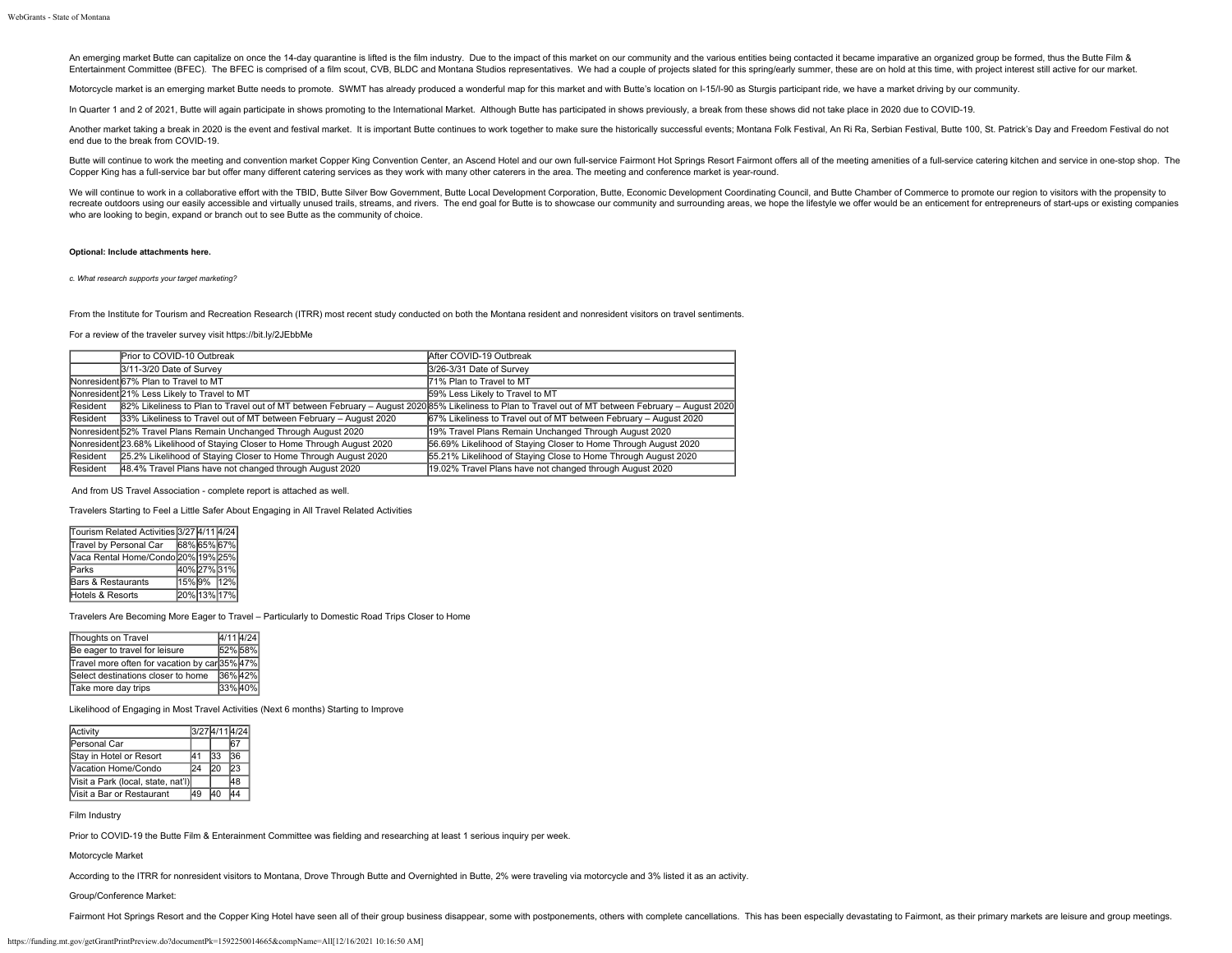In the most simplistic sense, the main goal of every proposed marketing project is to increase lodging occupancy/average daily rate. Along with the goal of assisting the lodging industry, there is the need to make sure our survive amid the COVID-19 crisis and exist in the future.

The objective for Butte to meet the goals of increased business is to market to groups and individuals who will bring the soonest form of revenue to our community. Marketing via the online/digital campaign will be the most changes are seen. Through the devastation of this pandemic Butte, like everywhere else, has seen an almost stop to business.

I have developed a close relationship with my lodging partners, attractions, restaurants and many retailers. Between information gained through Google analytics, direct information garnered from businesses and quarterly re calculate if the targeted areas for marketing show actual expenditures in the Butte community.

No campaign will target a market where COVID-19 is prevalent.

*a. In what types of co-ops with MTOT would you like to participate?*

Butte will continue to participate with the VisaVue program as it supplies us with data pertaining to our community on expenditures. Butte is also looking at the Airdna program, however we understand there may be some desc

If MTOBD is planning on participanting in IPW in 2021, Butte will again have a presence to promote to the International market for future travel.

[VisaVue 2019 Q4 Domestic.xls](https://funding.mt.gov/fileDownload.jsp?filename=1588609607841_VisaVue+2019+Q4+Domestic.xls)

**Optional: Include attachment here.** [MMGY Research - Week 3 4-22-2020 - FINAL \(1\).pdf](https://funding.mt.gov/fileDownload.jsp?filename=1588540192580_MMGY+Research+-+Week+3+4-22-2020+-+FINAL+%281%29.pdf)

*b. In what other types of co-ops would you like to participate? (Regions/CVBs, etc.)*

Butte works well with the travel region SWMT in programs. SWMT is completing a project with Rick Graetz with his students. Amazing photos of the Beaverhead area and stories have been developed. Butte has dedicated monies t

*c. What types of co-ops have you done in the past? Were they successful - why or why not?*

The data garnered from VisaVue has given us great information as to expenditures in both the Domestic and International markets. Although the data is only for Visa expenditures, the numbers provided gives great insights as Quarter 3 Domestic of the VisaVue report Butte received for those of you who have never seen the information from these reports.

IPW attendance was cancelled this year, but in the past this show and the organization and assistance by Marlee Iverson and Kim Birrell for show attendance is extremely helpful. In no way could Butte have an impact with ou

# **Optional: Include attachments here.**

**Optional: Include attachments here.** [Arrivalist Data for Butte CVB Marketing Plan FY2021.docx](https://funding.mt.gov/fileDownload.jsp?filename=1588609607831_Arrivalist+Data+for+Butte+CVB+Marketing+Plan+FY2021.docx)

**Optional: Include attachment here:**

# *Marketing Segment, Method & Budget*

| <b>Marketing</b><br>Segment | Marketing<br>Method | Describe your method.                                                                                                                                                                                                                                                                                                                                                                                                                                                                                                                                                                       | Provide supporting research/statistics. | How do you<br>plan to<br>measure<br>success? | Provide a brief   Estimated  <br>rationale for this budget for<br>method.                                                                                                                                                                 | method. | <b>Marketing Method Evaluation</b> | Add'l<br><b>Attchmnt</b> |
|-----------------------------|---------------------|---------------------------------------------------------------------------------------------------------------------------------------------------------------------------------------------------------------------------------------------------------------------------------------------------------------------------------------------------------------------------------------------------------------------------------------------------------------------------------------------------------------------------------------------------------------------------------------------|-----------------------------------------|----------------------------------------------|-------------------------------------------------------------------------------------------------------------------------------------------------------------------------------------------------------------------------------------------|---------|------------------------------------|--------------------------|
|                             |                     | The appreciation by visitors for<br>the Attraction Map is frequently<br>expressed at the VIC. The<br>Attraction Map is what is used<br>daily by the staff at the VIC to<br>orientate people as to how to<br>navigate around Butte to find<br>attractions, parks, trails, and<br>venues .The Attractions Map<br>and the Butte Visitor Guide are<br>personally delivered to Butte<br>hotels, attractions, restaurants,<br>convenience stores and retail<br>outlets at various times of the<br>vear. Butte residents come into<br>the Chamber to gather<br>information for family visiting the |                                         |                                              | Throughout the year<br>Attraction Sheet/Tear<br>Off Map is distributed<br>at the VIC, hotel,<br>restaurants, events<br>and sporting venues.<br>This piece has been<br>printed and used year<br>after year. When the<br>map was redesigned |         |                                    |                          |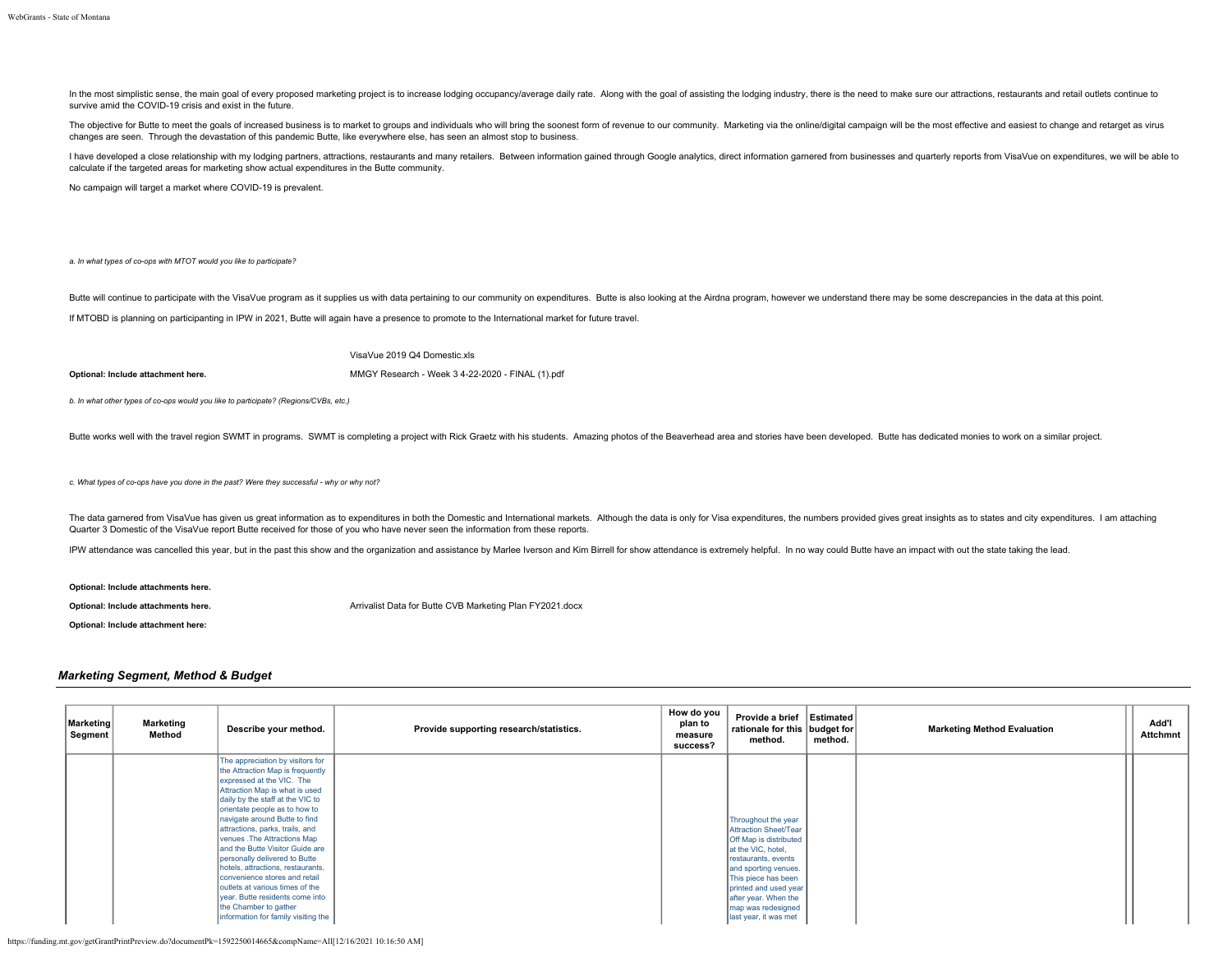| Consumer | <b>Printed Material</b> | area.<br>Several years ago. Butte<br>produced an Outdoor Recreation<br>Map outlining:<br>• 13 trailheads to the<br><b>Continental Divide</b><br><b>National Scenic Trail</b><br>(CDNST) and fishing<br>access points and<br>camping sites within 30<br>miles of Butte city-center<br>• Urban trail system within<br><b>Butte</b><br>• Maud S. Canyon trail<br>with a connection to<br><b>CDNST</b><br>• Thompson Park - 12<br>months of non-<br>motorized recreation -<br>day use only - also<br>connects to the CDNST<br>This map has been taken to<br>tradeshows featuring outdoor<br>recreation, given to visitors who<br>need a map to navigate to<br>Butte's nearby trails.<br>The Outdoor Recreation Map<br>can also be downloaded on the<br>free Avenza mobile app.                                                                                                  | different from her counterparts in other states.<br>Please refer to the attachment below for ITRR Statistics.                                                                   | Given the map is used extensively at the VIC, the tables below show how VIC staff is utilized,<br>from the ITRR 2019 All Quarters. I understand this data has to do with the nonresident visitor,<br>and Butte is looking to target the Montana visitor, I felt people from Montana cannot be all that                                                                                                                                                                                                                                                                                                                                                                                                                                                                                                                                                                                                                                                                                                                            |                                                                | nterest from<br>isitors if they<br>want to take the<br>nap(s) and use<br>as a tool to get<br>around the city<br>and outdoor<br>areas                                                                                                                                                                                                                                                                                                    | with some hesitation<br>from some of the<br>hotelier, but the map<br>is larger and is on<br>brand. The map<br>features all<br>attractions, rather<br>than seasonal<br>attractions. The map<br>'s used for the<br>facilitation part of the<br>visitor's trip.<br>The Outdoor<br><b>Recreation Map is</b><br>used to keep visitors<br>in the area longer by<br>showing how easy it<br>is to get into our<br>mountains and on our<br>waterways. This map<br>shows visitors the<br>availability of the<br>outdoor recreation in<br>our area year-round.                                                                      | \$11,500.00 the future. | There were no printed materials paid for with bed tax dollars during Fiscal<br>Year 2020-2021. This method has been successful and we will continue it in                                                                                                                                                                                                                                                                                                                                                                                                                                                                                                                                                                                                                                                                                                                                                                                                        |                                                         |                                                                       |                                                                                                                        |                                                                             |                            |
|----------|-------------------------|-----------------------------------------------------------------------------------------------------------------------------------------------------------------------------------------------------------------------------------------------------------------------------------------------------------------------------------------------------------------------------------------------------------------------------------------------------------------------------------------------------------------------------------------------------------------------------------------------------------------------------------------------------------------------------------------------------------------------------------------------------------------------------------------------------------------------------------------------------------------------------|---------------------------------------------------------------------------------------------------------------------------------------------------------------------------------|-----------------------------------------------------------------------------------------------------------------------------------------------------------------------------------------------------------------------------------------------------------------------------------------------------------------------------------------------------------------------------------------------------------------------------------------------------------------------------------------------------------------------------------------------------------------------------------------------------------------------------------------------------------------------------------------------------------------------------------------------------------------------------------------------------------------------------------------------------------------------------------------------------------------------------------------------------------------------------------------------------------------------------------|----------------------------------------------------------------|-----------------------------------------------------------------------------------------------------------------------------------------------------------------------------------------------------------------------------------------------------------------------------------------------------------------------------------------------------------------------------------------------------------------------------------------|--------------------------------------------------------------------------------------------------------------------------------------------------------------------------------------------------------------------------------------------------------------------------------------------------------------------------------------------------------------------------------------------------------------------------------------------------------------------------------------------------------------------------------------------------------------------------------------------------------------------------|-------------------------|------------------------------------------------------------------------------------------------------------------------------------------------------------------------------------------------------------------------------------------------------------------------------------------------------------------------------------------------------------------------------------------------------------------------------------------------------------------------------------------------------------------------------------------------------------------------------------------------------------------------------------------------------------------------------------------------------------------------------------------------------------------------------------------------------------------------------------------------------------------------------------------------------------------------------------------------------------------|---------------------------------------------------------|-----------------------------------------------------------------------|------------------------------------------------------------------------------------------------------------------------|-----------------------------------------------------------------------------|----------------------------|
| Consumer | <b>Travel Guide</b>     | Although the visitor guides can<br>be outdated with new<br>information coming forward after<br>the guide is printed, we find<br>visitors find the piece to be<br>useful. The Butte guide is<br>comprehensive with information<br>on the offerings in the<br>community. The guide does not Travel and Tourism Research Association   ttra.com<br>have any advertisements, it has<br>nformation on attractions,<br>odging, restaurants, outdoor<br>recreation as well as a map of<br>trails, fishing opportunities.<br>Visitor guides are frequently<br>requested by other VIC's and<br>need information on our<br>community.<br>This Visitor Guide is personally<br>delivered to hotels, attractions.<br>restaurants, convenience stores.<br>shops several times a year.<br>The Visitor Guide is what is<br>mailed to those requesting<br>information on Butte, given out in | piece.<br><b>Most Useful</b><br>7%<br>6%<br><b>Most Useful</b><br>4%<br>1%<br>ANALYSTS FROM NOVEMBER 2021<br>Example<br>https://ttra.com/wp-<br>months<br>months to plan a trip | The Visitor Guide is used extensively at the VIC as a companion piece with the Attraction Map<br>Sources Used for Trip Planning from ITRR All Quarters 2019 - Overnighted in Butte<br><b>Description</b><br>Info from Friend/Relative in<br><b>MT</b><br>Info from Previous Visit<br>Sources During Trip from ITRR All Quarters 2019 - Overnighted in Butte<br><b>Description</b><br>Info from Friend/Relative in<br><b>MT</b><br>VIC<br>UPDATED RESEARCH AND STATISTICS APPEAR IN THE MARKET EVALUATION<br>PORTION OF THIS REPORT AS WELL AS AN ATTACHMENT FROM DESTINATION<br>content/uploads/2018/04/Value_of_Print_White_Paper_Final_June_01_2017_Chris_Adams.pdf Statistics from the not as in sync with<br>Chambers of Commerce as they 53% of US travelers report using a printed resource in planning their travel in the previous 12<br>396 million trips were taken in the last 12 months by this group of US travelers<br>24% of US travelers indicated they used an official destination visitor quide in the past 12 | <b>All Used</b><br>12%<br>10%<br><b>All Used</b><br>10%<br>16% | Success will be<br>neasured by<br>printing a visitor<br>quide. The Visitor<br>Guide is really a<br>wonderful way to<br>show what Butte<br>has to offer<br>without alot of<br><b>Inff</b><br>TRR as to what<br>"Sources are<br><b>Sources Used</b><br>During Travel" will data.<br>be monitored.<br>When the Visitor<br>Guide is no<br>onger<br>heeded/requeste<br>or found useful<br>with one-to-one<br>visits with<br>travelers at the | This simple guide is<br>used as a<br>complementary piece<br>to those seeking<br>more information on<br>Butte and to extend a<br>stay. Given the<br>demographic of<br>visitors who spend a<br>night in Butte; 70%<br>are between 55 years<br>old and 74 years old,<br>still a demographic<br>smartphones. The<br>guide works well for<br>Used to Plan" and those visitors not able<br>to access mobile<br>The Butte Visitor<br>Guide does NOT<br>contain advertising.<br>This is a small, the<br>$\frac{1}{2}$ size of a #10<br>envelope. The guide<br>is a total of 24 pages<br>with a folded outdoor<br>recreation map. | \$10,000.00             | Yes, Butte met the objective of printing a visitor guide. Butte printed 20,000<br>quides. These quides were used to assist visitors with their visit to Butte.<br>This was also the piece sent out to visitor requests.<br>Community Travel Guides data from the ITRR 2019, 2020 and 2021 (quarters<br>1, 2, 3) as a source for trip planning or source used during a trip to Montana,<br>appears in the table below.<br>Also refer to the attachment at the bottom of Webgrants for a presentation<br>deck from DMA for data referring to the importance of visitor guides to<br>travelers. Some additonal written data appears under Print Advertising as it<br>refers to DMO visitor guides and the importance to visitors.<br>Location<br>Montana 2019<br><b>SWMT 2019</b><br>Drove Through Butte  <1%<br>2019<br>Spent at lease 1<br>night<br>in Butte 2019<br>Montana 2020<br><b>SWMT 2020</b><br>Drove Through Butte 2%<br>2020<br>Spent at least 1 night | Planning-<br>Most<br>Useful<br>Source<br>1%<br>1%<br>1% | Planning-During<br>iai<br>Sources<br>2%<br>3%<br>1%<br>1%<br>3%<br>1% | Trip<br>Most<br>Useful<br>  <sub>1%</sub><br>  <sub>1%</sub><br>l<1%<br>$ $ < 1%<br>  <sub>1%</sub><br>  <sub>1%</sub> | During Trip<br>ÌАII<br>Used<br>Sources<br>2%<br>12%<br>1%<br>1%<br>1%<br>1% | CVB Info<br>4.8.21 (1).zip |
|          |                         | packets to visitors, and given to<br>locals requesting information to<br>share with family and friends.<br>The Visitor Guide is taken to all<br>tradeshows.                                                                                                                                                                                                                                                                                                                                                                                                                                                                                                                                                                                                                                                                                                                 | estimated \$161 billion                                                                                                                                                         | 400 million leisure trips were taken by this group of US travelers in the past year - spending an<br>88% of readers who were undecided indicated that the official visitor guide influenced their<br>decision to visit of visitors to make specific planning and booking                                                                                                                                                                                                                                                                                                                                                                                                                                                                                                                                                                                                                                                                                                                                                          |                                                                | Guide will no<br>longer be printed.                                                                                                                                                                                                                                                                                                                                                                                                     | The Visitor Guide is<br>used to inspire,<br>orientate and facilitate<br>trips to Butte.                                                                                                                                                                                                                                                                                                                                                                                                                                                                                                                                  |                         | in Butte 2020<br>Montana 2021<br><b>SWMT 2021</b><br>Drove Through Butte<br>2021<br>Spent at Least 1                                                                                                                                                                                                                                                                                                                                                                                                                                                                                                                                                                                                                                                                                                                                                                                                                                                             | 1%<br>1%                                                | 2%<br>1%<br>2%                                                        | $ $ < 1%                                                                                                               | 2%<br>3%<br>3%<br>10%                                                       |                            |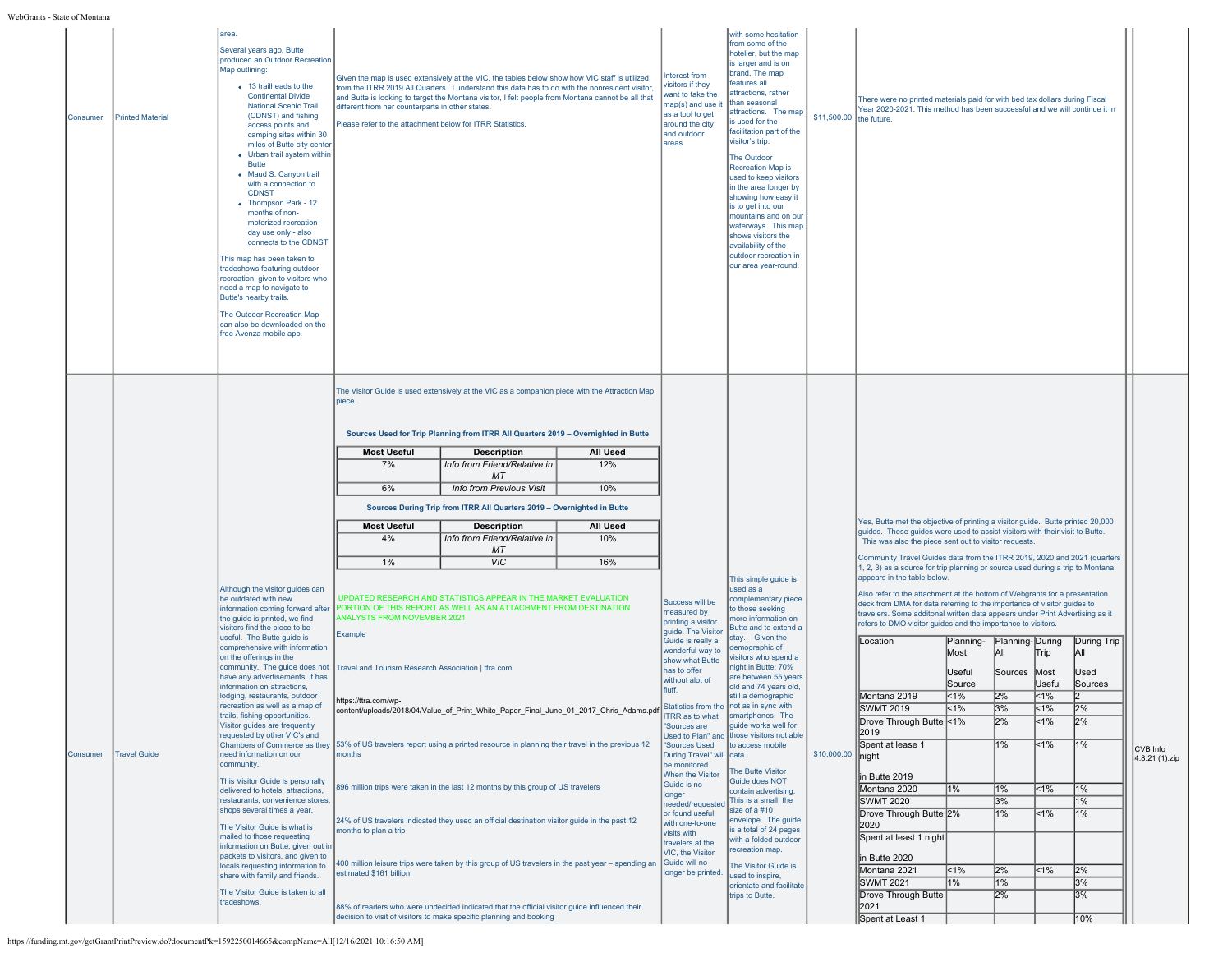|          |                          |                                                                                                                                                                                                                                                                                                                                                                                                                                                                                                                                                                                                                                                                                                                                                                                                                                                                                                                                                                                                                                                                                                                                                                                                                                                                                                                                                           |                                                                                                                                                | Official visitor guides are used by up 79% decisions on their trip.<br>Visitors use the official visitor quides to make decisions on the following: > 79% activities and<br>attractions to enjoy > 54% places to eat or enjoy > 21% places to stay |                                                 |                                          | With the<br>promotion done in<br>Yellowstone<br>Journal and our<br>participation in<br>their reader                                                                                                                                                                                                                                                                                                                                                                                                                                                                                                                                                                                                                                                                                                                                                                                                                                    |                                                                                                                                                                                                                                                                                                                                                                                                                                                                                                                                                                                                                                                                                                                                                                                                                                                                                                                                                                                                                                                                                                                                                                                                                                                                                                                                                                                                                   | in Butte 2021<br>Butte will continue to print a visitor guide in the future.                                                                                                                                                                                                                                                                                                                                                                                                                                                                                                                                                                                                                                                                                                                                                                                                                                                                                                                                                                                                                                                                                                                                                                                                                                                                                                                                                                                                                                           |                                         |
|----------|--------------------------|-----------------------------------------------------------------------------------------------------------------------------------------------------------------------------------------------------------------------------------------------------------------------------------------------------------------------------------------------------------------------------------------------------------------------------------------------------------------------------------------------------------------------------------------------------------------------------------------------------------------------------------------------------------------------------------------------------------------------------------------------------------------------------------------------------------------------------------------------------------------------------------------------------------------------------------------------------------------------------------------------------------------------------------------------------------------------------------------------------------------------------------------------------------------------------------------------------------------------------------------------------------------------------------------------------------------------------------------------------------|------------------------------------------------------------------------------------------------------------------------------------------------|----------------------------------------------------------------------------------------------------------------------------------------------------------------------------------------------------------------------------------------------------|-------------------------------------------------|------------------------------------------|----------------------------------------------------------------------------------------------------------------------------------------------------------------------------------------------------------------------------------------------------------------------------------------------------------------------------------------------------------------------------------------------------------------------------------------------------------------------------------------------------------------------------------------------------------------------------------------------------------------------------------------------------------------------------------------------------------------------------------------------------------------------------------------------------------------------------------------------------------------------------------------------------------------------------------------|-------------------------------------------------------------------------------------------------------------------------------------------------------------------------------------------------------------------------------------------------------------------------------------------------------------------------------------------------------------------------------------------------------------------------------------------------------------------------------------------------------------------------------------------------------------------------------------------------------------------------------------------------------------------------------------------------------------------------------------------------------------------------------------------------------------------------------------------------------------------------------------------------------------------------------------------------------------------------------------------------------------------------------------------------------------------------------------------------------------------------------------------------------------------------------------------------------------------------------------------------------------------------------------------------------------------------------------------------------------------------------------------------------------------|------------------------------------------------------------------------------------------------------------------------------------------------------------------------------------------------------------------------------------------------------------------------------------------------------------------------------------------------------------------------------------------------------------------------------------------------------------------------------------------------------------------------------------------------------------------------------------------------------------------------------------------------------------------------------------------------------------------------------------------------------------------------------------------------------------------------------------------------------------------------------------------------------------------------------------------------------------------------------------------------------------------------------------------------------------------------------------------------------------------------------------------------------------------------------------------------------------------------------------------------------------------------------------------------------------------------------------------------------------------------------------------------------------------------------------------------------------------------------------------------------------------------|-----------------------------------------|
| Consumer | <b>Print Advertising</b> | Butte will continue to place a full-<br>page ad in the SWMT Guide.<br>Butte has a significant presence<br>in the SWMT guide with several<br>pages of copy and frequent<br>listings. Butte will continue to<br>place a 1/2 page ad in the<br>Glacier Country Guide. It is<br>important for Butte to have a<br>presence for those visitors<br>planning on traveling out of<br>Glacier Country and heading<br>south to SWMT.<br>Because Yellowstone is the<br>number 1 site visitors go to when   2019 All Quarters - Overnighted in Butte  Drove Through<br>traveling, it is imperative Butte<br>has a presence. In addition, the<br>Butte CVB will place advertising,<br>advertorial and a digital<br>component in Yellowstone<br>Park.com<br>The maps produced and<br>distributed through Certified<br>Folder on Yellowstone and<br>Glacier will continual to be a part<br>of the Butte CVB budget.<br>The International Market will be<br>marketed through print<br>advertising through the map<br>produced by the Great American<br>West, a region of MT, WY, ID,<br>ND and SD. Also an<br>inspirational and orientation<br>publication is produced in a<br>variety of languages. This helps<br>to orientate the receptive and<br>tour operators and RMI<br>representatives in the various<br>countries to share are region<br>and Butte in particular. | <b>ITRR</b><br><b>Repeat Visitors</b><br>Plan to Return<br>within 2 Years<br>Visited YNP<br><b>Visited GNP</b><br>Visited Other State<br>Parks | 77%<br>88%<br>53%<br>45%<br>11%                                                                                                                                                                                                                    | <b>Butte</b><br>74%<br>80%<br>56%<br>56%<br>12% | State<br>76%<br>84%<br>52%<br>42%<br>10% | survey campaign<br>we can follow up<br>with readers<br>requesting<br>additional<br>information. This<br>will assist us in<br>providing way to<br>measure the<br>success of this<br>form of<br>advertising.<br><b>Glacier Country</b><br>and SWMT<br>provide us with<br>statistics on<br>guides and<br>requests from<br>their call center<br>numbers.<br>The international<br>is to keep our<br>region in the<br>consumers minds<br>as travel from<br>those regions' re-<br>start. We do get<br>information on<br>where the maps<br>and magazines<br>are placed and<br>with whom they<br>are shared. With<br>VisaVue data<br>from 2018, 2019<br>to compare<br>expenditures.<br>Certified Folder<br>provides us with<br>the exact location West puts out a<br>where these<br>Statistics from the   content on the<br><b>ITRR</b> on the<br>who either travel<br>through Butte or<br>provide us with<br>over-year on the<br>percentage of | Given so many<br>travelers who stay in<br>Butte, drive throught<br>Butte and are visiting<br>Montana stay in the<br>Yellowstone, Glacier<br>regions, a Butte<br>presense is needed.<br>Yellowstone Journal<br>is one of the best ads<br>to gauge ROI with<br>their email list<br>provided weekly.<br><b>SWMT's regional</b><br>quide re-write over<br>the past couple years,<br>primarily as a<br>placement of their   facilitation piece has<br>made it a great piece<br>to distribute to visitors<br>at the Butte VIC.<br><b>The Certified Folder</b><br>maps of YNP and<br>market promotion GNP are distributed<br>in the Certified Folder<br>brochure racks.<br>The RMI map is<br>printed and<br>distributed throughout<br><b>7 European countries</b><br>and Austraila. The<br><b>Great American West</b><br>representatives in<br>each of the 7<br>countries utilize these<br>naps to orientate and<br>facilitate trips to the<br>and again in 2020 MT, WY, ID, ND and<br>we will have data SD regions. The map<br>is printed in a<br>quanitity of 10,000<br>annually.<br>The Great American<br>publication with very<br>maps are placed. few ads but with great<br>different cities and<br>number of visitors regions participating<br>in their promo<br>campaign. Butte has<br>overnight in Butte   never had a specific<br>position in this piece<br>information year- and is doing wo this<br>$ year$ . | Yes this method met our objectives. We did not place ads in the Great<br>American West nor RMI as they target the international traveler.<br>National Park Journal, Yellowstone edition<br>o Circulation 250,000 / Readership 875,000<br>o Half Page Advertisement - see attached screenshot<br>o Half Page Custom Content - see attached screenshot<br>YellowstonePark.com - July 1, 2020 - June 30, 2021<br>o Butte Montana CVB Online Custom Content - URL<br>§ 8,387 pageviews / 4:03 avg. time on page<br>o Integration into Yellowstone to Glacier Road Trip Itinerary - URL<br>§ 31,427 pageviews / 3:46 avg. time on page<br>o PDF download of ad/custom content within online itinerary - URL<br><b>Yellowstone Newsletter</b><br>\$21,500.00 $\vert$ o Featured on March 30, 2021 - URL - 252 clicks<br>$\vert$ o Featured on June 22, 2021 - URL - 441 clicks<br><b>Yellowstone Facebook</b><br>o Boosted/Targeted Post 1:<br>$\frac{1}{3}$ March 31, 2021 - 5,340 impressions / 78 engagements / 207 clicks<br>o Boosted/Targeted Post 2:<br>§ May 6, 2021 - 5,306 impressions / 91 engagements / 194 clicks<br><b>Targeted Leads</b><br>o July 1, 2020 - June 30, 2021<br>o 24,849 leads sent including first name, last name, email, mailing address<br>and time of year they are planning to travel between Yellowstone & Glacier<br>National Parks<br>Yes Butte will continue with this method to include the international markets by<br>advertising in the Great American West and RMI Map produces. | PP For FY21<br>Market Evals<br>Ads.pptx |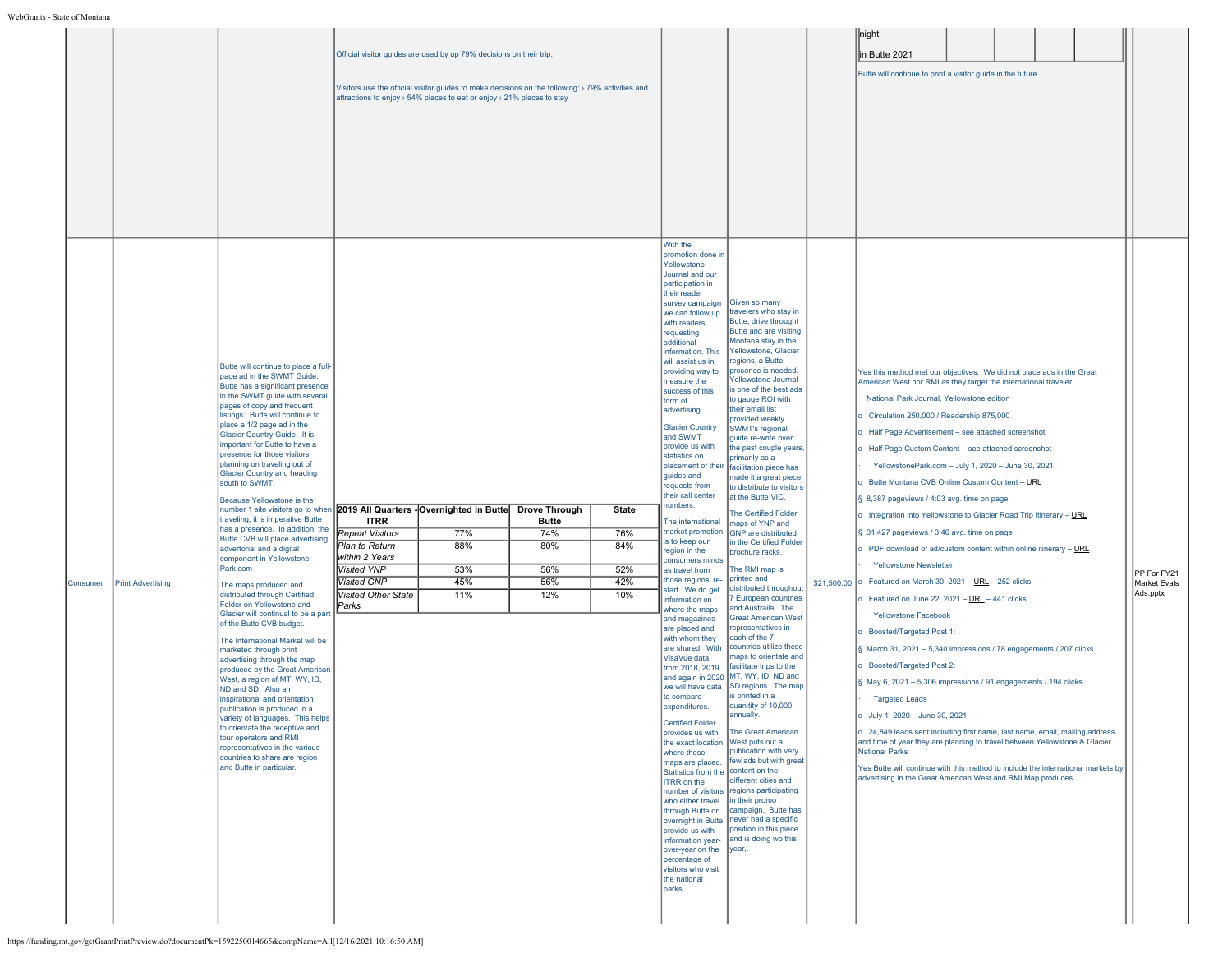|          |                                   |                                                                   |                    |                                                                                                  |                 |                                              |                                             |              |          | results and examples for each campaign.                       |     |            | Yes Butte met their objectives with campaign. The attachment below give |             |                      |
|----------|-----------------------------------|-------------------------------------------------------------------|--------------------|--------------------------------------------------------------------------------------------------|-----------------|----------------------------------------------|---------------------------------------------|--------------|----------|---------------------------------------------------------------|-----|------------|-------------------------------------------------------------------------|-------------|----------------------|
|          |                                   |                                                                   |                    |                                                                                                  |                 |                                              |                                             |              |          | Butte will continue with this marketing method in the future. |     |            |                                                                         |             |                      |
|          |                                   |                                                                   |                    |                                                                                                  |                 |                                              |                                             |              | ∣Useful∣ | Most   Trip Planning<br>O/N Butte                             |     | UsedUseful | All   Most   Used During Trip   All<br>O/N Butte                        | Used        |                      |
|          |                                   |                                                                   |                    |                                                                                                  |                 |                                              |                                             |              |          | 2021                                                          |     |            | 2021                                                                    |             |                      |
|          |                                   |                                                                   |                    |                                                                                                  |                 |                                              |                                             |              |          | Search Engine                                                 |     |            | 70% 33% Search Engine                                                   | 65%         |                      |
|          |                                   |                                                                   |                    |                                                                                                  |                 |                                              |                                             |              |          | 3% Mobile Apps                                                | 4%  |            | Mobile Apps                                                             | 10%         |                      |
|          |                                   |                                                                   |                    |                                                                                                  |                 |                                              |                                             |              |          | <1% Social Media                                              | 16% |            | Social Media                                                            | 4%          |                      |
|          |                                   |                                                                   |                    |                                                                                                  |                 |                                              |                                             |              |          |                                                               |     |            |                                                                         |             |                      |
|          |                                   |                                                                   |                    |                                                                                                  |                 |                                              |                                             |              |          | 2020                                                          |     |            | 2020                                                                    |             |                      |
|          |                                   |                                                                   |                    |                                                                                                  |                 |                                              |                                             |              |          | Search Engine                                                 | 13% |            | 58% 43% Search Engine<br><b>Mobile Apps</b>                             | 58%<br>8%   |                      |
|          |                                   |                                                                   |                    | Institute for Tourism and Recreation Research at the University of Montana https://itrr.umt.edu/ |                 |                                              |                                             |              |          | 2% Mobile Apps<br>Social Media                                | 3%  |            | Social Media                                                            | 2%          |                      |
|          |                                   |                                                                   |                    | Sources Used for Trip Planning from ITRR All Quarters 2019 - All Montana                         |                 |                                              |                                             |              |          |                                                               |     |            |                                                                         |             |                      |
|          |                                   |                                                                   | <b>Most Useful</b> | <b>Description</b>                                                                               | <b>All Used</b> |                                              |                                             |              |          | 2019                                                          |     |            | 2019                                                                    |             |                      |
|          |                                   |                                                                   | 28%                | Search Engine                                                                                    | 47%             |                                              |                                             |              |          | 38% Search Engine                                             |     |            | 50% 21% Search Engine                                                   | 47%         |                      |
|          |                                   |                                                                   | 3%                 | <b>Mobile Apps</b>                                                                               | 12%             |                                              |                                             |              |          | 2% Mobile Apps                                                | 13% |            | 2% Mobile Apps                                                          | 13%         |                      |
|          |                                   |                                                                   | $1\%$              | Social Media                                                                                     | 9%              |                                              |                                             |              |          | Social Media                                                  | 8%  |            | 1% Social Media                                                         | 4%          |                      |
|          |                                   |                                                                   |                    |                                                                                                  |                 |                                              |                                             |              |          |                                                               |     |            |                                                                         |             |                      |
|          |                                   |                                                                   |                    | Sources During Trip from ITRR All Quarters 2019 - All Montana                                    |                 |                                              |                                             |              |          | <b>Most Trip Planning</b>                                     |     |            | All   Most   Used During Trip -                                         | All         |                      |
|          |                                   |                                                                   | <b>Most Useful</b> | <b>Description</b>                                                                               | All Used        |                                              |                                             |              |          | Useful Drove Thru                                             |     |            | Used Useful Drove Thru Butte                                            | Used        |                      |
|          |                                   |                                                                   | 17%                | Search Engine                                                                                    | 39%             |                                              | <b>Butte has</b><br>continued to run a      |              |          | Butte                                                         |     |            |                                                                         |             |                      |
|          |                                   |                                                                   | 3%                 | <b>Mobile Apps</b>                                                                               | 12%             |                                              | year-round digital                          |              |          | 2021                                                          |     |            | 2021                                                                    |             |                      |
|          |                                   |                                                                   | $1\%$              | Social Media                                                                                     | 5%              |                                              | and social media<br>campaign to             |              |          | Search Engine                                                 |     |            | 59% 22% Search Engine                                                   | 54%         |                      |
|          |                                   |                                                                   |                    |                                                                                                  |                 |                                              | inspire, orientate                          |              |          | 4% Mobile Apps                                                | 19% |            | Mobile Apps                                                             | 17%         |                      |
|          |                                   |                                                                   |                    |                                                                                                  |                 |                                              | the potential visitor<br>to our area.       |              |          | <1% Social Media                                              | 11% |            | Social Media                                                            | 7%          |                      |
|          |                                   |                                                                   |                    | Sources Used for Trip Planning from ITRR All Quarters 2019 - Overnighted in Butte                |                 |                                              |                                             |              |          | 2020                                                          |     |            | 2020                                                                    |             |                      |
|          |                                   | Unlike print the fastest and<br>easiest way to change a           | <b>Most Useful</b> | <b>Description</b>                                                                               | <b>All Used</b> |                                              | A social media and<br>digital advertising   |              |          | Search Engine                                                 |     |            | 54%   26% Search Engine                                                 | 53%         |                      |
|          |                                   | targeted market is via the                                        | 38%                | Search Engine i.e. Google                                                                        | 50%             |                                              | campaign rolled out                         |              |          | 4% Mobile Apps                                                | 18% |            | Mobile Apps                                                             | 22%         |                      |
|          |                                   | online/digital campaign. With<br>statistics readily available and | 2%<br>$\mathbf{0}$ | <b>Mobile Apps</b><br>Social Media                                                               | 13%<br>8%       |                                              | for the orientation<br>season of 2020       |              |          | 2% Social Media                                               | 9%  |            | Social Media                                                            | 7%          |                      |
|          |                                   | the ability to change the                                         |                    |                                                                                                  |                 |                                              | utilizing: digital                          |              |          |                                                               |     |            |                                                                         |             |                      |
|          |                                   | demographic whether it be a<br>geotargeted area or transmitting   |                    |                                                                                                  |                 | <b>Website analytics</b><br>information from | marketing,<br>retargeting and               |              |          | 2019<br>31% Search Engine                                     |     |            | 2019<br>51% 19% Search Engine                                           | 43%         |                      |
|          |                                   | new and changing information is                                   |                    |                                                                                                  |                 | hotels,                                      | location marketing,                         |              |          | 2% Mobile Apps                                                |     |            | 12% 2% Mobile Apps                                                      | 12%         | PP for Online        |
| Consumer | <b>Online/Digital Advertising</b> | via online/digital. By working<br>with the Montana Standard and   |                    | Sources During Trip from ITRR All Quarters 2019 - Overnighted in Butte                           |                 | <b>Destination</b><br>Analysts               | as well as social<br>media.                 | \$105,442.00 |          | <1% Social Media                                              | 9%  |            | 1% Social Media                                                         | 5%          | Digital<br>FY21.pptx |
|          |                                   | their staff the direction of the                                  | <b>Most Useful</b> | <b>Description</b>                                                                               | <b>All Used</b> |                                              | The CVB board will                          |              |          |                                                               |     |            |                                                                         |             |                      |
|          |                                   | campaign is revised frequently.<br>New images and themes will be  | 21%                | Search Engine                                                                                    | 47%             |                                              | taking on the task                          |              |          |                                                               |     |            |                                                                         |             |                      |
|          |                                   | sent out to different markets as                                  | 2%                 | <b>Mobile Apps</b>                                                                               | 13%             |                                              | of choosing a<br>provider, as well as       |              |          | <b>Most Trip Planning</b><br>UsefulSWMT                       |     |            | All   Most   Used During Trip -<br>Used Useful SWMT                     | All         |                      |
|          |                                   | COVID-19 numbers change in<br>certain regions.                    | $1\%$              | Social Media                                                                                     | 4%              |                                              | utilizing the tools                         |              |          | 2021                                                          |     |            | 2021                                                                    | Used        |                      |
|          |                                   |                                                                   |                    |                                                                                                  |                 |                                              | available through<br>MTOBD.                 |              |          | Search Engine                                                 |     |            | 65%   25% Search Engine                                                 | 55%         |                      |
|          |                                   |                                                                   |                    | Sources Used for Trip Planning from ITRR All Quarters 2019 - Drove Through Butte                 |                 |                                              |                                             |              |          | 4% Mobile Apps                                                | 22% |            | Mobile Apps                                                             | 21%         |                      |
|          |                                   |                                                                   |                    |                                                                                                  |                 |                                              | <b>Monthly meetings</b><br>take place where |              |          | 2% Social Media                                               | 13% |            | Social Media                                                            | 8%          |                      |
|          |                                   |                                                                   | <b>Most Useful</b> | Description                                                                                      | All Used        |                                              | the campaign in                             |              |          |                                                               |     |            |                                                                         |             |                      |
|          |                                   |                                                                   | 31%<br>2%          | Search Engine i.e. Google<br><b>Mobile Apps</b>                                                  | 51%<br>12%      |                                              | reviewed, changes<br>discussed and          |              |          | 2020<br>Search Engine                                         |     |            | 2020                                                                    |             |                      |
|          |                                   |                                                                   | 1%                 | Social Media                                                                                     | 9%              |                                              | ideas are brought                           |              |          | 2% Mobile Apps                                                | 10% |            | 54% 33% Search Engine<br>Mobile Apps                                    | 57%<br>20%  |                      |
|          |                                   |                                                                   |                    |                                                                                                  |                 |                                              | forward.                                    |              |          | <1% Social Media                                              | 4%  |            | Social Media                                                            | 6%          |                      |
|          |                                   |                                                                   |                    |                                                                                                  |                 |                                              |                                             |              |          |                                                               |     |            |                                                                         |             |                      |
|          |                                   |                                                                   |                    | Sources During Trip from ITRR All Quarters 2019 - Drove Through Butte                            |                 |                                              |                                             |              |          | 2019                                                          |     |            | 2019                                                                    |             |                      |
|          |                                   |                                                                   | <b>Most Useful</b> | <b>Description</b>                                                                               | All Used        |                                              |                                             |              |          | 29% Search Engine                                             |     |            | 49% 18% Search Engine                                                   | 40%         |                      |
|          |                                   |                                                                   | 1970               | Search Engine                                                                                    | 43%             |                                              |                                             |              |          | 2% Mobile Apps                                                |     |            | 10% 3% Mobile Apps                                                      | 12%         |                      |
|          |                                   |                                                                   | 2%                 | <b>Mobile Apps</b>                                                                               | 12%             |                                              |                                             |              |          | 1% Social Media                                               |     |            | 7% <1% Social Media                                                     | 4%          |                      |
|          |                                   |                                                                   | $1\%$              | Social Media                                                                                     | 5%              |                                              |                                             |              |          | Most Trip Planning -                                          |     |            | All   Most   Used During Trip -                                         | All         |                      |
|          |                                   |                                                                   |                    |                                                                                                  |                 |                                              |                                             |              |          | UsefulMontana                                                 |     |            | Used Useful Montana                                                     | <b>Used</b> |                      |
|          |                                   |                                                                   |                    |                                                                                                  |                 |                                              |                                             |              |          | 2021                                                          |     |            | 2021                                                                    |             |                      |
|          |                                   |                                                                   |                    |                                                                                                  |                 |                                              |                                             |              |          | Search Engine                                                 |     |            | 53% 23% Search Engine                                                   | 51%         |                      |
|          |                                   |                                                                   |                    |                                                                                                  |                 |                                              |                                             |              |          | 4% Mobile Apps                                                | 15% |            | Mobile Apps                                                             | 15%         |                      |
|          |                                   |                                                                   |                    |                                                                                                  |                 |                                              |                                             |              |          | 2% Social Media                                               | 11% |            | Social Media                                                            | 8%          |                      |
|          |                                   |                                                                   |                    |                                                                                                  |                 |                                              |                                             |              |          | 2020                                                          |     |            | 2020                                                                    |             |                      |
|          |                                   |                                                                   |                    |                                                                                                  |                 |                                              |                                             |              |          | Search Engine                                                 |     |            | 49%   23% Search Engine                                                 | 45%         |                      |
|          |                                   |                                                                   |                    |                                                                                                  |                 |                                              |                                             |              |          | 4% Mobile Apps                                                | 16% |            | Mobile Apps                                                             | 18%         |                      |
|          |                                   |                                                                   |                    |                                                                                                  |                 |                                              |                                             |              |          | 2% Social Media                                               | 9%  |            | Social Media                                                            | 6%          |                      |
|          |                                   |                                                                   |                    |                                                                                                  |                 |                                              |                                             |              |          |                                                               |     |            |                                                                         |             |                      |
|          |                                   |                                                                   |                    |                                                                                                  |                 |                                              |                                             |              |          | 2019                                                          |     |            | 2019                                                                    |             |                      |
|          |                                   |                                                                   |                    |                                                                                                  |                 |                                              |                                             |              |          |                                                               |     |            |                                                                         |             |                      |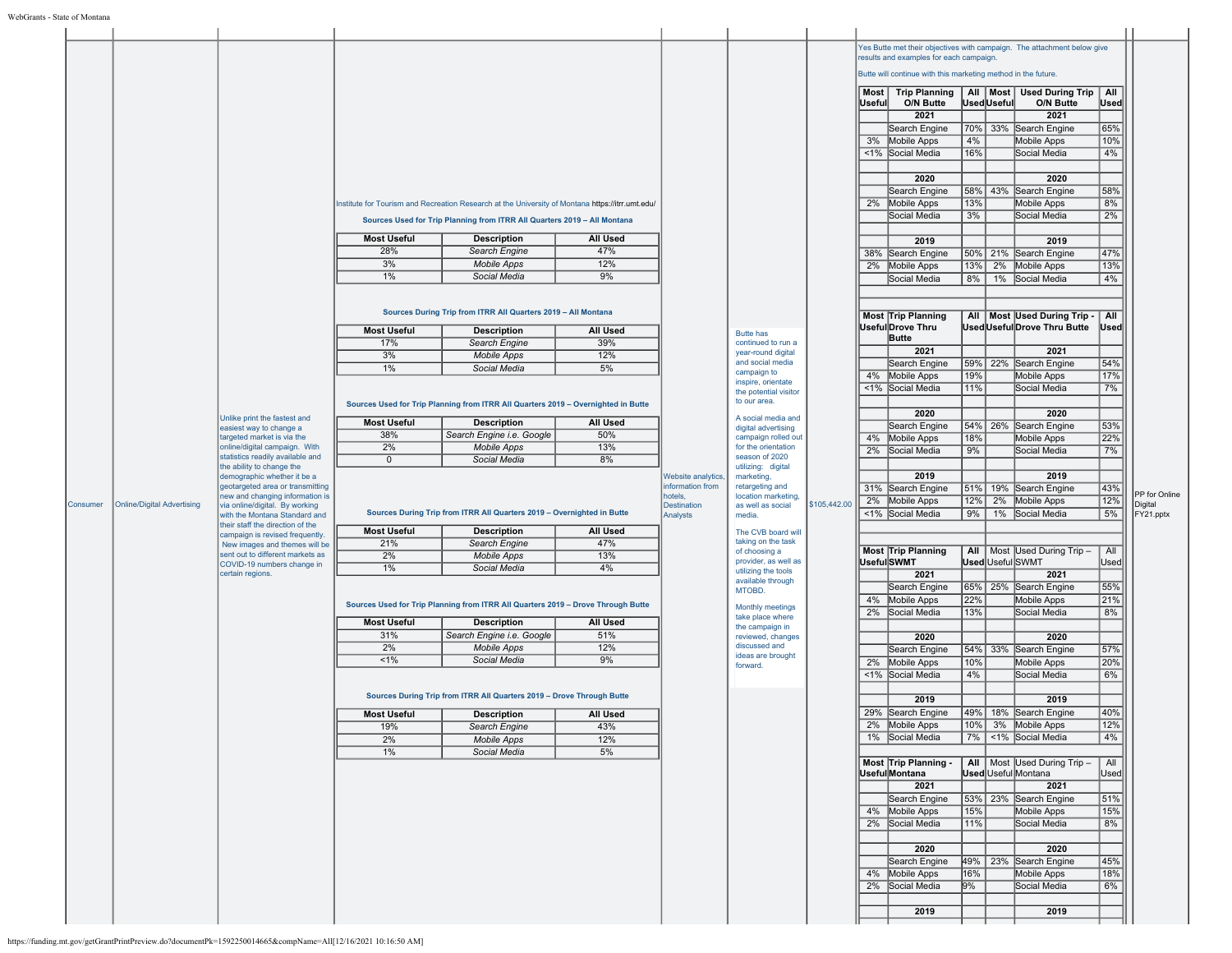|          |                           |                                                                                                                                                                                                                                                                                                                                                                                                                                                                                                                                                                                                                                                                                                                                                                                                                                                                                                                                                                                                                                                                                                                                                                                                                                                                                                                                        |                                                                                                              |                                                                                                                                                                                                                                                                                                                                                                                                                                                                              |                            |                                                                                                                                                                                                                                                                                                                                                                                                                                                                                                                           |                                                                                                                                                                                                                                                                                                                                                                                                                                                                                                                                                                                                                                                                                                                                                                                                                                                                                                                                                   | 28% Search Engine<br>47%   17% Search Engine<br>39%<br>12%<br>3% Mobile Apps<br>12%<br>3% Mobile Apps<br>1% Social Media<br>9%<br>$1\%$<br>Social Media<br>5%                                       |  |
|----------|---------------------------|----------------------------------------------------------------------------------------------------------------------------------------------------------------------------------------------------------------------------------------------------------------------------------------------------------------------------------------------------------------------------------------------------------------------------------------------------------------------------------------------------------------------------------------------------------------------------------------------------------------------------------------------------------------------------------------------------------------------------------------------------------------------------------------------------------------------------------------------------------------------------------------------------------------------------------------------------------------------------------------------------------------------------------------------------------------------------------------------------------------------------------------------------------------------------------------------------------------------------------------------------------------------------------------------------------------------------------------|--------------------------------------------------------------------------------------------------------------|------------------------------------------------------------------------------------------------------------------------------------------------------------------------------------------------------------------------------------------------------------------------------------------------------------------------------------------------------------------------------------------------------------------------------------------------------------------------------|----------------------------|---------------------------------------------------------------------------------------------------------------------------------------------------------------------------------------------------------------------------------------------------------------------------------------------------------------------------------------------------------------------------------------------------------------------------------------------------------------------------------------------------------------------------|---------------------------------------------------------------------------------------------------------------------------------------------------------------------------------------------------------------------------------------------------------------------------------------------------------------------------------------------------------------------------------------------------------------------------------------------------------------------------------------------------------------------------------------------------------------------------------------------------------------------------------------------------------------------------------------------------------------------------------------------------------------------------------------------------------------------------------------------------------------------------------------------------------------------------------------------------|-----------------------------------------------------------------------------------------------------------------------------------------------------------------------------------------------------|--|
| Consumer | <b>Travel/Trade Shows</b> | Personal represenation to<br>showcase firsthand what Butte<br>offers in-depth to our visitors.<br>Canadian visitors come more<br>frequently when the exchange<br>rate is favorable. In 2019 there<br>was years with a large<br>Montana contingency in<br>Calgary.<br>RMI is a regional show where<br>the 5 states of: MT, WY, ID, SD,<br>ND showcase the area as a<br>whole. There are 40<br>appointments with<br>representatives from the<br>different regions of: UK,<br>Australia, Benelux, Nordic,<br>Fance, Germany, and Italy.<br>These representatives are in<br>their respective countries<br>promoting the region. In<br>addition to the GAW reps there<br>are inbound tour operators and<br>tour operators who book into<br>this region or have a interest.<br>IPW is a large show done with<br>other CVB's Regions and<br>MTOBD. Appointments are pod<br>based, so the entire state can<br>be promoted.<br>TAP is a show where pod<br>appointments are put together<br>featuring a region to domestic<br>tour operators.<br>Not knowing what COVID-19<br>holds for the future, golf shows<br>may be a viable way to bring<br>people to our area as group<br>size is small and our area offers<br>a Jack Nickalus Signature<br><b>Course and Fairmont Hot</b><br>Springs Resort 18-hole<br>championship course to<br>promote | data comes from VisaVue from 2019 the prime 3rd quarter.<br><b>VisaVue</b><br>usa.visa.com<br>Data-Dashboard | Alberta Canada has been one of Butte's #1 International Markets, not surprising with border<br>sharing and our location down I-15. Other countries with numbers worth looking at are<br>Australia, Germany, Netherlands and UK with lodging being #2 expenditure, being outranked<br>by either supermarkets or sporting goods. Ireland shows lodging as the #1 expenditure. This<br>https://marketmt.com/Programs/Marketing/Tourism-Research/Credit-and-Debit-Card-Spending- |                            | Data from Visa<br>Vue for<br>international and<br>stats from the<br>inbound tour<br>operators are<br>shared. The<br>Canada show<br>should see data<br>according to the<br><b>ITRR</b> data<br>showing 2018<br>and 2019 versus<br>future years. The<br>Canadian border<br>was closed in<br>2020, at the time<br>of this plan, I<br>have no idea<br>when it is due to<br>open. TAP was<br>not attended in<br>2020 due to<br>COVID-19. TAP<br>will be tracked<br>according to tours<br>booked into our<br>region and hotels. | The consumer shows<br>chosen are the<br><b>Calgary Outdoor</b><br>Show and Sportsman<br>International Expo in<br>Salt Lake City, UT.<br>Both of these shows<br>are a paid<br>attendance, which<br><b>ualifies participants</b><br>as a free show would<br>not. The Calgary<br>show was cancelled<br>in 2020 due to<br>COVID-19. Rather<br>than loose any of the<br>registration payment<br>in light of asking for a<br>refund, I rolled it over<br>to 2021 without losing<br>any money due to a<br>efund.<br>nternational shows<br>chosen are RMI and<br>IPW, Butte is making<br>great inroads into this<br>narket and do want<br>to lose the<br>nomentum, as such<br>both shows were<br>cancelled in 2020.<br>Domestic travel show<br>of Tourism Alliance<br>Partnership will<br>continue. There has<br>been a shift in<br>domestic motorcoach<br>sales, specific tour<br>companies specialize<br>in a region and sell<br>tours into the region. | Butte did not attend any travel and trade shows in FY21 due to cancellation of<br>events because of COVID 19. It has been successful and we will continue this<br>\$16,230.00 method in the future. |  |
| Consumer | Billboards/Out-of-Home    | The Butte Chamber of<br>Commerce/VIC is most easily<br>accessed off of the Montana<br>Street exit off I-15-90. Just<br>before the Montana Street exit<br>heading east is a billboard<br>owned by the Butte-Silver Bow<br>government, located on Atlantic<br>Richfield land. The Butte CVB<br>pays the permit, a 3 year<br>permitting fee of about \$75. This<br>billboard is available for the<br>Butte CVB to change to promote<br>offerings in our community. This<br>board has not been changed for<br>several years. It is time to<br>change the image and<br>message. I am attaching the<br>photo we are looking to use on<br>this board.                                                                                                                                                                                                                                                                                                                                                                                                                                                                                                                                                                                                                                                                                         | <b>Most Useful</b><br><1<br>1%<br>$1\%$                                                                      | Sources During Trip from ITRR All Quarters 2019 Usefulness of Billboards<br><b>Breakdown</b><br>Montana<br>Drove Through Butte<br>Overnighted in Butte                                                                                                                                                                                                                                                                                                                       | All USed<br>5%<br>7%<br>7% | The image Butte<br>is looking to use<br>has received<br>many<br>complements.<br>Similar to the<br>mage Butte used<br>many years ago<br>with the Berkeley<br>Pit we expect<br>people will come<br>into the VIC<br>wanting to know<br>where this photo<br>was taken. We<br>will be able to<br>direct people to<br><b>Thompson Park</b><br>where the trail<br>extends onto an<br>old train railbed<br>and the tressel at<br>Roosevelt Drive.                                                                                 | <b>Given the Butte CVB</b><br>only has to pay for<br>the creative change<br>and installation<br>without paying a<br>monthly rental fee<br>and coupled with this<br>billboards location<br>right before an<br>entrance into Butte<br>where signage directs<br>isitors to the<br>Chamber/VIC is very<br>well marked it gives<br>visitors a chance to<br>stop and our VIC staff<br>80% of Americans<br>have noticed a<br>billboard or transit<br>advertisement in the<br>past month.<br>Print Article »<br>Source: Nielsen Out<br>of Home Advertising<br><b>Study</b><br>in turn the ability to<br>entice visitors to stay<br>in Butte a bit longer.                                                                                                                                                                                                                                                                                                 | Butte did not utilize funds to replace the billboard in FY21. A new design has<br>\$4,500.00 been approved, this is a part of the FY22 budget.                                                      |  |
|          |                           |                                                                                                                                                                                                                                                                                                                                                                                                                                                                                                                                                                                                                                                                                                                                                                                                                                                                                                                                                                                                                                                                                                                                                                                                                                                                                                                                        |                                                                                                              | From the ITRR 2019 data. If visitors are interested in Scenic Driving, Nature Photography,<br>Wildlife Viewing, then giving them a glimpse into what the Butte area offers is a great way to                                                                                                                                                                                                                                                                                 |                            |                                                                                                                                                                                                                                                                                                                                                                                                                                                                                                                           |                                                                                                                                                                                                                                                                                                                                                                                                                                                                                                                                                                                                                                                                                                                                                                                                                                                                                                                                                   |                                                                                                                                                                                                     |  |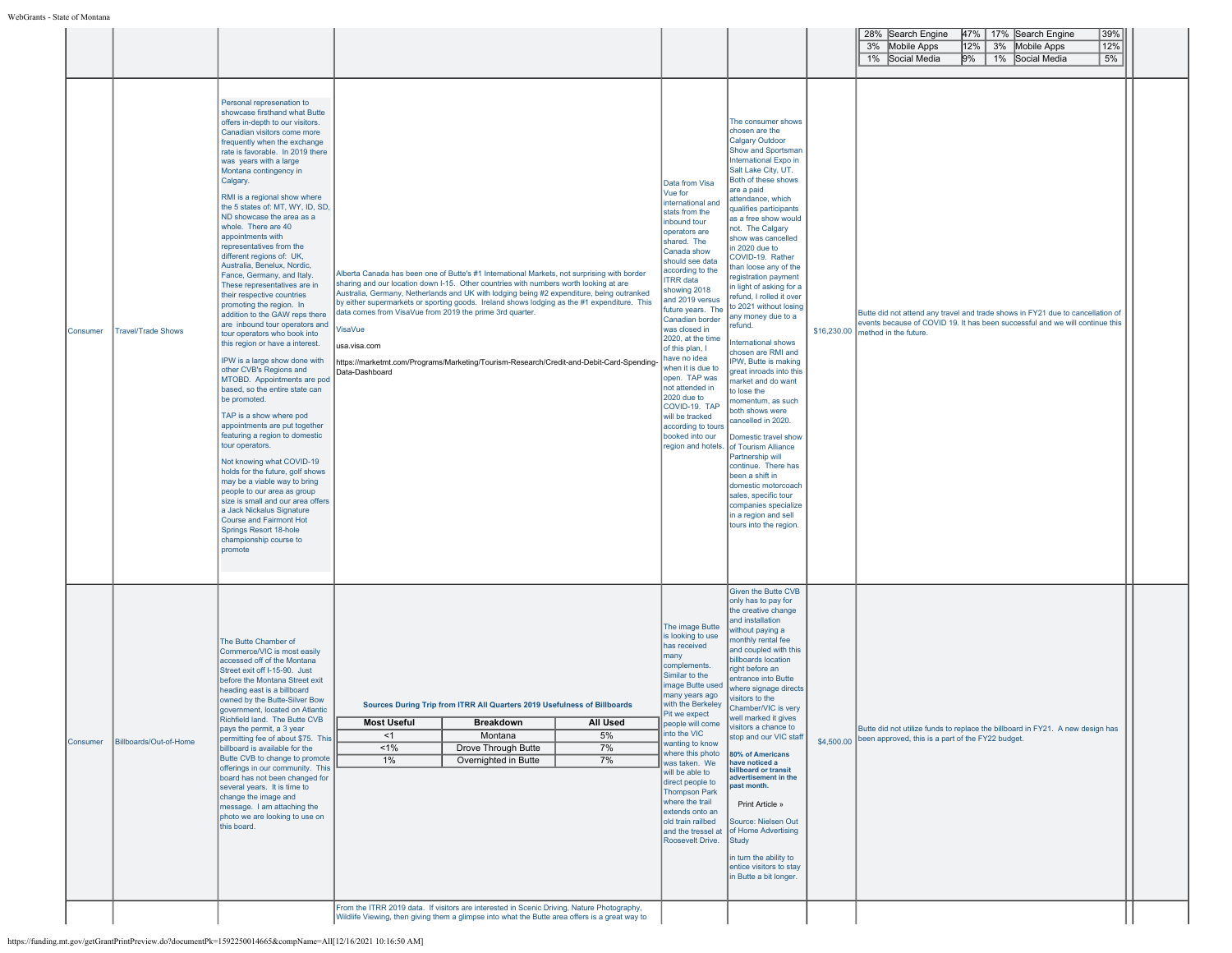| IConsumer | <b>Joint Ventures</b>        | Rick Graetz from the University<br>of Montana worked on a project<br>in 2019-20 for the Beaverhead<br>County area with our travel<br>region SWMT. The photos were<br>amazing and are free for<br>unlimited use. Rick works with a<br>group of students gathering<br>information and photos. This<br>would be a great project for<br>Butte to gather more informaiton<br>as well as much needed photo<br>content.                                                                                                 | <b>Activities</b><br>Scenic<br>Driving<br><b>Visiting Other</b><br>Historical<br>Sites<br>Day Hiking<br>Nature<br>Photography<br>Camping<br>Wildlife<br>Viewing<br>Recreational<br>Shopping<br>Visiting<br>Museums<br><b>Visiting Lewis</b><br>& Clark Site<br>Art Exhibits<br>Breweries<br>Festivals &<br>Events<br>Visiting<br>Indian<br>Reservations<br>Farmer's<br>Markets | entice this type of visitor to our area.<br>Institute for Tourism and Recreation Research at the University of Montana https://itrr.umt.edu/<br>Overnighted<br>in Butte<br>59%<br>24%<br>46%<br>33%<br>24%<br>32%<br>23%<br>19%<br>13%<br>5%<br>13%<br>8%<br>11%<br>10%                                                                                                                                                                                                                                                                                                                                        | <b>Activities</b><br>Scenic Driving 59%<br>Day Hiking<br>Mature<br>Photography<br><i>Wildlife</i><br>Viewing<br>Camping<br>Historical Sites 19%<br>Recreational<br>Shopping<br><b>Breweries</b><br><b>Visiting</b><br>Museums<br>Visiting Lewis 11%<br>& Clark Sites<br>Farmers<br>Markets<br>Visiting Indian 7%<br>Reservations<br>Fishing<br>Festivals &<br>Events | <b>Drove</b><br>Through<br><b>Butte</b><br>45%<br>35%<br>37%<br>33%<br>25%<br>18%<br>14%<br>8%<br>10%<br>8% | <b>Activities</b><br>Scenic<br>Driving<br>Day Hiking<br>Wildlife<br>Watching<br>Nature<br>Photography<br>Recreational<br>Shopping<br>Camping<br>Historical<br><b>Sites</b><br><b>Breweries</b><br>Visited<br><b>Museums</b><br><b>Visited Lewis</b><br>& Clark Sites<br>Fishing<br>Festivals<br>Farmers<br>Markets<br>Indian<br>Reservations | State<br>of MT<br>55%<br>39%<br>34%<br>31%<br>26%<br>26%<br>16%<br>18%<br>12%<br>10%<br>10%<br>8%<br>8%<br>6% | We will work with<br>Southwest<br>Montana on a<br>joint venture to<br>content.                                         | Having seen what<br>Rick and his students<br>are able to get<br>regarding amazing<br>outdoor landscape<br>shots, this project<br>would give Butte the<br>needed content while<br>providing the students<br>with a region deep in<br>aquire photos and history. The project<br>in the Beaverhead<br>was not expensive<br>and if money allows,<br>SWMT would assist<br>n working with Butte<br>n covering the<br>expenses. | Yes Butte met their objective with this method.<br>In the attachment is the article and a couple of photos. More photos will be<br>taken next year as fire season decended on us so quickly.<br>\$3,000.00 This project helps to preserve the history of our region and the photos taken<br>have been great thus far.<br>We will continue to work with SWMT on this type of Joint Venture.                                                                                                                                                                                                                                                                                                                                    | PP for Joint<br>Venture with<br><b>SWMT</b><br>FY21.pptx |
|-----------|------------------------------|------------------------------------------------------------------------------------------------------------------------------------------------------------------------------------------------------------------------------------------------------------------------------------------------------------------------------------------------------------------------------------------------------------------------------------------------------------------------------------------------------------------|--------------------------------------------------------------------------------------------------------------------------------------------------------------------------------------------------------------------------------------------------------------------------------------------------------------------------------------------------------------------------------|----------------------------------------------------------------------------------------------------------------------------------------------------------------------------------------------------------------------------------------------------------------------------------------------------------------------------------------------------------------------------------------------------------------------------------------------------------------------------------------------------------------------------------------------------------------------------------------------------------------|----------------------------------------------------------------------------------------------------------------------------------------------------------------------------------------------------------------------------------------------------------------------------------------------------------------------------------------------------------------------|-------------------------------------------------------------------------------------------------------------|----------------------------------------------------------------------------------------------------------------------------------------------------------------------------------------------------------------------------------------------------------------------------------------------------------------------------------------------|---------------------------------------------------------------------------------------------------------------|------------------------------------------------------------------------------------------------------------------------|--------------------------------------------------------------------------------------------------------------------------------------------------------------------------------------------------------------------------------------------------------------------------------------------------------------------------------------------------------------------------------------------------------------------------|-------------------------------------------------------------------------------------------------------------------------------------------------------------------------------------------------------------------------------------------------------------------------------------------------------------------------------------------------------------------------------------------------------------------------------------------------------------------------------------------------------------------------------------------------------------------------------------------------------------------------------------------------------------------------------------------------------------------------------|----------------------------------------------------------|
| Consumer  | <b>Opportunity Marketing</b> | This method of marketing is a<br>place holder for opportunities<br>presenting itself to the Butte<br>CVB whereby we can<br>participate. This allows the CVB<br>part participate in a project(s)<br>brought forward after the<br>marketing plan is approved.<br>Ideally this money would be<br>spent on a cooperative project<br>promoting tourism for our area.<br>Also, should additional monies<br>be needed to another already<br>approved this would provide<br>amount of money in which to<br>transfer over |                                                                                                                                                                                                                                                                                                                                                                                | can provide an example of a project recently we are promoting where we were able to take<br>monies and put toward the film industry utililzing rollover funds and submitting an Opportunity<br>Project Application to the TAC for approval.                                                                                                                                                                                                                                                                                                                                                                    |                                                                                                                                                                                                                                                                                                                                                                      |                                                                                                             |                                                                                                                                                                                                                                                                                                                                              |                                                                                                               | Depending on the projects come<br>be a part of any<br>Opportunity<br>Template<br>submitted to the<br>TAC for approval. | There are times when<br>project, this would forward which Butte<br>would like to<br>participate, this fund<br>provides a way to<br>consider a project<br>with approval of the<br>TAC.                                                                                                                                                                                                                                    | Butte did not utilze these funds toward a project but will continue to have<br>\$1,354.00 Opportunity Funds available for projects to be brought forward to the TAC.                                                                                                                                                                                                                                                                                                                                                                                                                                                                                                                                                          |                                                          |
|           |                              | Butte needs to produce<br>somephotos/video of the<br>community and area to be used<br>on social media and on the                                                                                                                                                                                                                                                                                                                                                                                                 |                                                                                                                                                                                                                                                                                                                                                                                | Statistics from Digital Marketing Institute. https://digitalmarketinginstitute.com/blog/the-<br>importance-of-video-marketing<br>https://blog.hubspot.com/marketing/state-of-video-marketing-new-data<br>1. Informing and Educating<br>97% of marketers claim that videos help customers understand products. (Hubspot)<br>2. Search Engine Optimization<br>Over 80% of all traffic will consist of video by 2021. (Cisco)<br>3. Staying Competitive<br>81 % of businesses are now using video for marketing. (Hubspot)<br>4. Getting Personal<br>Live video will account for 13 % of traffic by 2021. (Cisco) |                                                                                                                                                                                                                                                                                                                                                                      |                                                                                                             |                                                                                                                                                                                                                                                                                                                                              |                                                                                                               |                                                                                                                        | With social media and<br>online/digital<br>campaigns and the<br>ever changing way<br>promotion is shown, it                                                                                                                                                                                                                                                                                                              | Butte met their objective in gathering both video and photos for promotion.<br>We were able to promote Butte in digital and online, social, tradtional<br>television, OTT and Youtube bumper ads. The platform where this content<br>lives is call filecamp, where photographers and videographers can upload<br>directly to the platform making it easy to access. Currently Butte has 1,066<br>useable stills, 131 videos of specific sites/events and 4 folders of B roll<br>footage to be used as needed.<br><b>Boldist</b><br>"Importance of High Quality Assets fo Social Media Campaigns"<br>By Veronica Figueroa Fernanadez July 20, 2020<br>Using high-resolution assets across your social media platforms builds a |                                                          |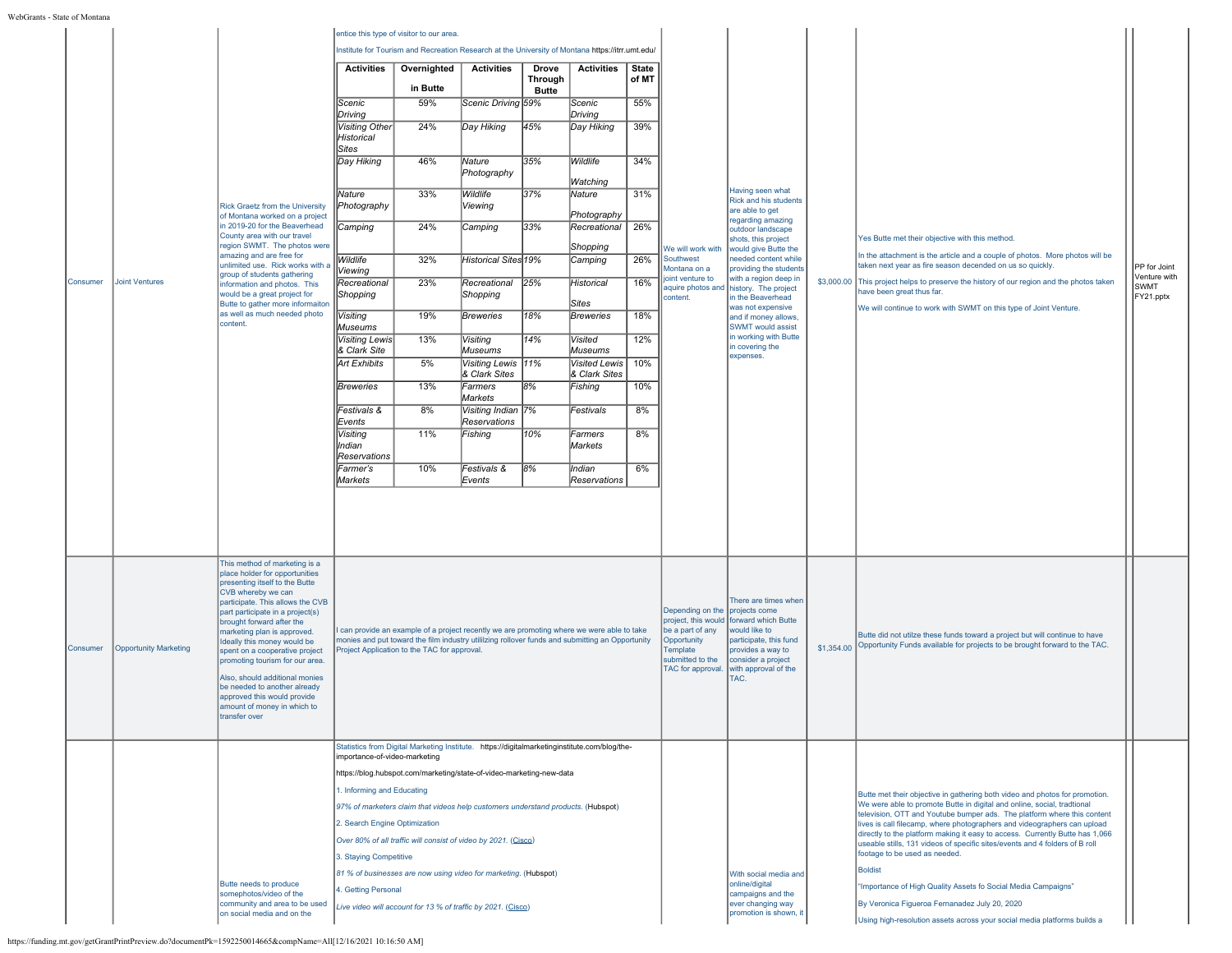| Consumer | Photo/Video Library               | be used to highlight Butte's<br>unique offerings. There are<br>some photos and video available<br>however there may be some<br>parameters attached where the<br>content can be used. The Butte<br>CVB would like to have their own<br>library of content.                                                                                                                                                                                                                                                                                                                                                                                                                                                                                                                                                                                                    | online/digital campaign. This will Real-time, ephemeral content is great for:<br>• Offering a feel of face-to-face interaction<br>• Building brand trust<br>• Offering audiences casual, interesting updates (eg: behind the scenes)<br><b>Boosting Conversions</b><br>90% of consumers claim a video will help them make a purchasing decision. (Social Media<br>Today)<br>Wyzowl claims that 74% of people who get an opportunity to see a product in action via an<br>explainer video will buy it. And landing pages are great places to place videos, too. --<br>supposedly boosting conversion rates by up to 80% (just be sure to keep autoplay off so as not<br>to scare the customer away with loud noises).<br>Another reason why video is great for conversions on websites is that they actually keep people<br>around for long enough to look around on the site. This is especially true for those who aren't<br>big readers (a good rule of thumb is to assume that people's eyes could be tired from looking at<br>a screen all day). Supposedly people watching a video stick around for some two whole<br>minutes longer if there's a video. | We will use<br>filecamp to gather<br>our video and<br>photo content.                                                                                                                                                                                                                                                                                         | is important Butte<br>stays current with<br>new content. The<br><b>Butte CVB has never</b><br>put money toward a<br>project of this type. A<br>library to be used<br>would be timesaving<br>and beneficial for all<br>aspects of promotion                                                                                                                                                                                                                                                      | \$12,000.00 | consistent brand identity, grabs the attention of your audience and helps them<br>remember your message.<br>• Our brain only needs 1/10 of a second to understand an image.<br>Reading 200-250 words takes an average of 60 seconds.<br>• People remember visual information 6x better than the information<br>they have read or heard.<br>• Content with relevant images gets 94% more views than content<br>without relevant images<br>• Tweets with images receive 18% more clicks and 150% more<br>retweets than tweets without images.<br>• Facebook posts with images get over 3.2x more engagement than<br>those without images.<br>• LinkedIn posts with images generate a 98% higher comment rate.<br>· Video generates 80% more conversions.<br>Butte will continue in the future to use filecamp and gather photos and videos<br>for the sole purpose of promoting our community assets.                                                                                                                                                                                                                                                                                                                                                                                                                                                                                                                                                                                                     | Digital<br>Marketing<br>Institute Butte<br><b>CVB</b><br>FY2021.docx |
|----------|-----------------------------------|--------------------------------------------------------------------------------------------------------------------------------------------------------------------------------------------------------------------------------------------------------------------------------------------------------------------------------------------------------------------------------------------------------------------------------------------------------------------------------------------------------------------------------------------------------------------------------------------------------------------------------------------------------------------------------------------------------------------------------------------------------------------------------------------------------------------------------------------------------------|---------------------------------------------------------------------------------------------------------------------------------------------------------------------------------------------------------------------------------------------------------------------------------------------------------------------------------------------------------------------------------------------------------------------------------------------------------------------------------------------------------------------------------------------------------------------------------------------------------------------------------------------------------------------------------------------------------------------------------------------------------------------------------------------------------------------------------------------------------------------------------------------------------------------------------------------------------------------------------------------------------------------------------------------------------------------------------------------------------------------------------------------------------------|--------------------------------------------------------------------------------------------------------------------------------------------------------------------------------------------------------------------------------------------------------------------------------------------------------------------------------------------------------------|-------------------------------------------------------------------------------------------------------------------------------------------------------------------------------------------------------------------------------------------------------------------------------------------------------------------------------------------------------------------------------------------------------------------------------------------------------------------------------------------------|-------------|---------------------------------------------------------------------------------------------------------------------------------------------------------------------------------------------------------------------------------------------------------------------------------------------------------------------------------------------------------------------------------------------------------------------------------------------------------------------------------------------------------------------------------------------------------------------------------------------------------------------------------------------------------------------------------------------------------------------------------------------------------------------------------------------------------------------------------------------------------------------------------------------------------------------------------------------------------------------------------------------------------------------------------------------------------------------------------------------------------------------------------------------------------------------------------------------------------------------------------------------------------------------------------------------------------------------------------------------------------------------------------------------------------------------------------------------------------------------------------------------------------|----------------------------------------------------------------------|
| Consumer | Radio & Television<br>Advertising | Butte will use traditional<br>television adverting in Montana<br>markets and Over-The-Top<br>(OTT) platforms. Ads will be<br>produced from the local<br>television station as well as<br>integrating footage the CVB<br>owns from several video shoots<br>last summer encouraging<br>visitation with appropriate<br>Montana Aware information,<br>particularly "know before you go" Pch.com - 565<br>as local mandates may vary<br>from points of origination. The<br>OTT platform refers to the<br>streaming services now used on<br>Smart TV's, inserted sticks, OTT<br>box, or some gaming devices to<br>place ads targeting specific<br>locations/demographics/interest.<br>OTT ad placement will be<br>coordinated with VisaVue<br>reports, local information<br>gathered from the Butte VIC,<br>World Museum of Mining,<br>Berkeley Pit and hoteliers. | This method was recently used during the Montana Aware Campaign with positive results.<br>DMA's Missoula, Bozeman-Butte - 62,499 had an overall impression goal.<br>Missoula Streaming - 62,504 impressions served, .95% CTR, 93.07% view completion rate and<br>276 clicks.<br>Top 10 Publishers with 50,231 impressions served of 62,504.<br>Pluto tv $-29.263$<br>Centurylink.net - 8,126<br>$Trontv.com - 5,252$<br>Dailymail.co.uk - 1,597<br>Content.overwolf.com- 1,299<br>Bozemandailychronicle.com - 1,245<br>Future Today Inc. - 1,210<br>Wurl - 1,171<br><b>Amagi - 503</b><br>Bozeman-Butte Streaming - 62,503 impressions served, 2.03% CTR, 91.86% view completion<br>rate & 581 clicks.<br>Top 10 Publishers with 48,554 impressions of 62,503<br>Plutotv - 24,460<br>Bozemandailychronicle.com- +,405<br>Trontv.com $-4,035$<br>Future Today Inc - 2,544<br>Centurylink.net - 2,195<br>$Wurl - 1.505$<br>Content.overwolf.com - 1,432<br>Dailymail.co.uk - 1,373<br>Sendtonews.com - 1,023<br>PursuitUp - 582                                                                                                                                 | This method will<br>again give us<br>analytics on the<br>campaign as it did<br>for the Montana<br>Aware campaign.<br>With this<br>campaign we<br>expect to see<br>mid-90% viewed<br>completion rates<br>and .98% - 2.5%<br>CTR, depending<br>on market and<br>impressions<br>served. We will<br>be running a<br>combination of<br>:30 and :15<br>second ads. | Give OTT gives us<br>the ability to choose<br>locations,<br>demographics as well<br>as interests we will be<br>able to feed ads to an<br>audience with a<br>propensity to visit our<br>community and area.<br>Montana is a large<br>state, offering<br>emorable<br>experiences to<br>residents as well as<br>non-residents. It is<br>our hope to inspire,<br>educate, and facilitate<br>a Montana staycation<br>to other Montanan's<br>utilizing broadcast<br>television in Montana<br>markets. |             | Butte met their objective with this marketing method. Attached is analytics<br>regarding OTT and some of the ads run for Butte.<br>From March through June Butte had 1,300 ads running on traditional<br>television in the following areas.<br>KECI-13, KCFW-9 and KTVM-6 & 42 cover roughly<br>45% of Montana<br>KECI-13, KCFW-9 and KTVM-6 & 42 cover roughly 45% of Montana with full-<br>power VHF television stations in Missoula, Butte, Kalispell and an LPTV for<br>added signal strength in Bozeman. The group reaches just over 224,000 TV<br>households in its total coverage area. The station group's coverage extends<br>north into Canada and south to Salmon, Idaho.<br>\$20,000.00 Seven counties form the Missoula television market. Missoula and Flathead<br>counties are the largest making up 69% of the DMA's total TV households.<br>KECI-13 and KCFW-9 combined, out-deliver the nearest competitor in<br>Missoula and Flathead counties.<br>The Butte-Bozeman television market also consists of seven counties. Gallatin<br>and Silver Bow are the largest. Combined, these two counties represent 74 %<br>of the DMA's total TV households. (Source: NSI, May '10)<br>With the help of 30 translators, the group provides the only Montana television<br>signal available to viewers in Libby and Eureka (Lincoln County), Thompson<br>Falls (Sanders County), Coram, West Glacier and Hungry Horse (Flathead<br>County).<br>Butte will continue with the marketing method. | PP for OTT<br>and<br>Television.pptx                                 |
|          |                                   | In the past Butte successfully<br>promoted itself as a "festival<br>city". However, in 2020 these<br>festivals will not take place in the<br>summer season. Monies will be<br>needed as these events work to<br>restart the promotion needed to<br>bring people back to our area.<br>The Butte CVB feels it is<br>important to assist in the<br>promotional efforts of these<br>events. Those who attend these<br>festivals have a higher<br>propensity to spend more<br>money, not asking for hotel                                                                                                                                                                                                                                                                                                                                                         |                                                                                                                                                                                                                                                                                                                                                                                                                                                                                                                                                                                                                                                                                                                                                                                                                                                                                                                                                                                                                                                                                                                                                               | The Butte CVB<br>encourages<br>events to utilize<br>the Survey in a<br>Box by the ITRR                                                                                                                                                                                                                                                                       | Having the reputation<br>of having many<br>events family-oriented<br>events in our<br>community it is a<br>wonderful way to<br>bring out of town<br>visitors to our city and<br>region. The only<br>events funded are<br>those with a plan to<br>utilize marketing<br>dollars to outside of                                                                                                                                                                                                     |             |                                                                                                                                                                                                                                                                                                                                                                                                                                                                                                                                                                                                                                                                                                                                                                                                                                                                                                                                                                                                                                                                                                                                                                                                                                                                                                                                                                                                                                                                                                         |                                                                      |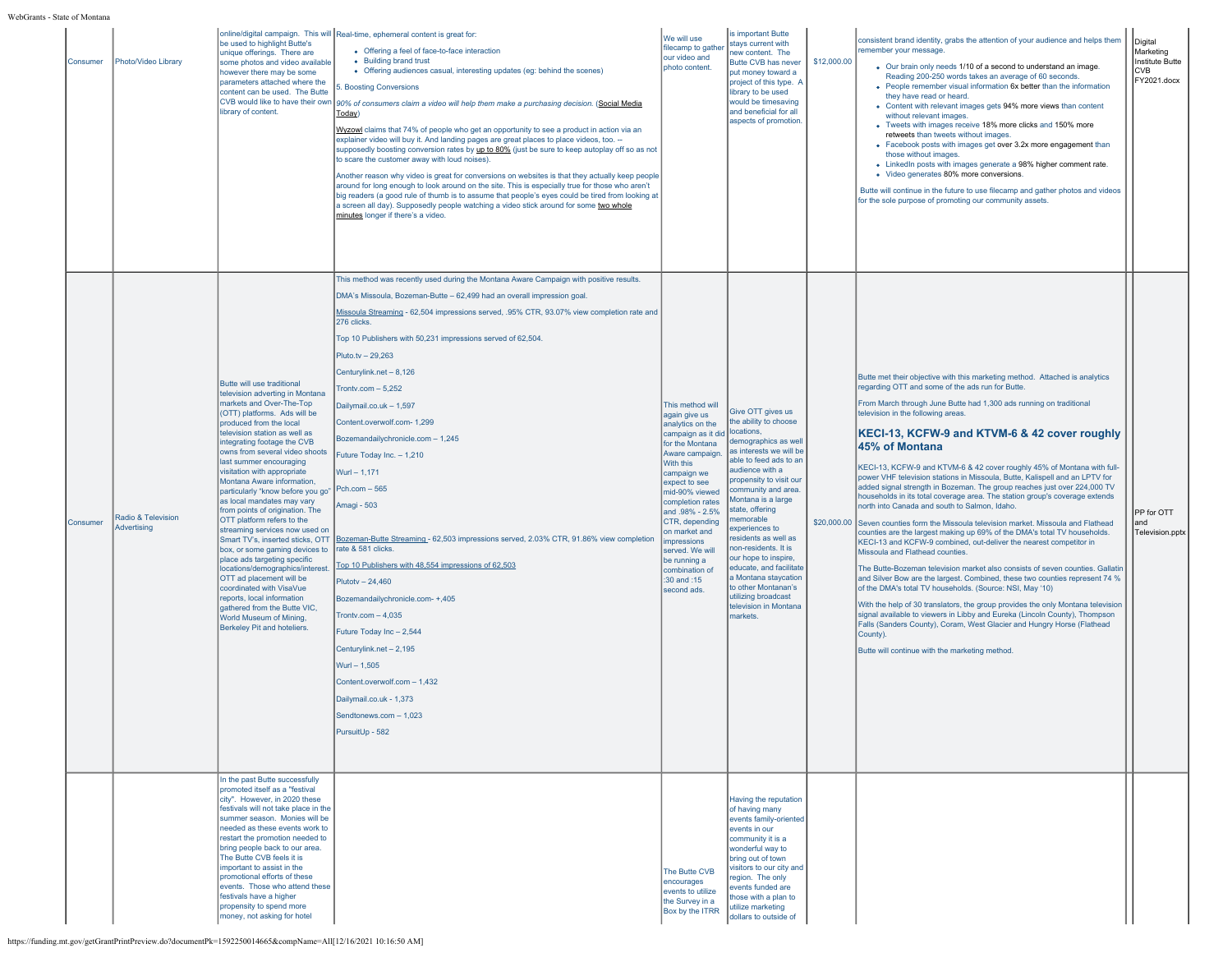| Events | Multi-Media Marketing | discounts.<br>With all the festivals obtaining<br>Butte CVB funding it is clear the<br>monies are to be used only for<br>promotion of the events targeting<br>the non-resident visitor, thus any<br>advertising has to be outside of<br>Montana.<br>Butte, as well as much of<br>Southwest Montana is aware of<br>the success of the Montana Folk<br>Festival. The Montana Folk<br>Festival continues to drive<br>occupancy and rate over the<br>festival weekend.<br>Mainstreet Uptown puts together<br>a "Survey in a Box" for summer<br>visitors to complete. Also, they<br>fund a survey specific to the<br>Montana Folk Festival. The<br>lodging industry itself keeps<br>records of occupancy and ADR<br>for each event with year to year<br>comparisons.<br>Other festivals/events bringing<br>people the area include; St.<br>Patrick's Day, Freedom Festival,<br>Serbian Festival, An Ri Ra, Butte<br>100 and SNoflinga.                                                     | In 2019 the Montana Folk Festival broke records with attendance. The first statistics came<br>from beer sales, which has been a way to measure success although not one openly used.<br>Given the 2020 Montana Folk Festival, An Ri Ra and Freedom Festivals have been cancelled<br>our lodging partners have seen a subsequent number of guest room cancellations. | as a way to<br>gauge the<br>success and<br>expenditures of<br>an event.<br>Otherwise<br>another way to<br>gauge revenue is<br>to encourage<br>hoteliers to keep<br>a tally.<br><b>Website analytics</b><br>can show interest<br>in events when<br>pertinent<br>information is<br>posted. | the state, thus<br>increasing hotel<br>occupancy and<br>expenditures in<br>dining, retail and<br>gas/oil consumption.<br>The Montana Folk<br>Festival has been the<br>premier event, with<br>some money<br>awarded to the Gaelic<br>festival, An Ri Ra.<br>The Butte CVB would<br>like to see other<br>events come forward<br>with a request for<br>funding, especially<br>those in the shoulder<br>or off season.<br><b>CVB</b> dollars for<br>festival promotion are<br>distributed no more<br>than 60 days prior to<br>an event. This helps<br>to ensure the event is<br>continuing along a<br>path where<br>cancellation is not<br>imminent.                                                                                                                                                                                                                                                                                                                                                                                                                                                                                                                                                                                                                                                          |            | Butte did not spend any funds in this catagory.<br>\$15,000.00 Butte will continue to fund events in the future.   |  |
|--------|-----------------------|---------------------------------------------------------------------------------------------------------------------------------------------------------------------------------------------------------------------------------------------------------------------------------------------------------------------------------------------------------------------------------------------------------------------------------------------------------------------------------------------------------------------------------------------------------------------------------------------------------------------------------------------------------------------------------------------------------------------------------------------------------------------------------------------------------------------------------------------------------------------------------------------------------------------------------------------------------------------------------------|---------------------------------------------------------------------------------------------------------------------------------------------------------------------------------------------------------------------------------------------------------------------------------------------------------------------------------------------------------------------|------------------------------------------------------------------------------------------------------------------------------------------------------------------------------------------------------------------------------------------------------------------------------------------|-----------------------------------------------------------------------------------------------------------------------------------------------------------------------------------------------------------------------------------------------------------------------------------------------------------------------------------------------------------------------------------------------------------------------------------------------------------------------------------------------------------------------------------------------------------------------------------------------------------------------------------------------------------------------------------------------------------------------------------------------------------------------------------------------------------------------------------------------------------------------------------------------------------------------------------------------------------------------------------------------------------------------------------------------------------------------------------------------------------------------------------------------------------------------------------------------------------------------------------------------------------------------------------------------------------|------------|--------------------------------------------------------------------------------------------------------------------|--|
| Film   | Fam Trips             | Butte has built a film and<br>location database of its offerings,<br>to be easily accessed by those<br>in the film industry. This<br>database lives on the<br>visitbutte.com website, which is<br>a redirect from the<br>butteelevated.com website. This<br>new addition to the website will<br>showcase Butte's offerings<br>directly to the industry with<br>locations, ease of access.<br>vendors, suppliers, permitting<br>and personnel. The Butte<br>Economic Development team<br>met with Jim Ward (Location<br>Scout) to see how to streamline<br>communication with Butte-Silver<br>Bow City/County entities, and<br>Montana Department of<br>Transportation to ensure ease of<br>access to locations while<br>observing laws and best<br>practices.<br>Also, there are times when<br>producers visit a community<br>region. Depending on the<br>project, it is instrumental to be<br>able to have funds to pay for<br>accommodations/meals during a<br>site visit to Butte. | Prior to COVID-19 Butte was seeing a minimum of 1 quality inquiry per week. We have<br>maintained a relationship with the projects that wer slated to begin this sprint/early summer.<br>From all accounts it appears these projects are still going to move forward, once the 14-day<br>quarantine is lifted.                                                      | Successedd wil<br>be calculated on<br>in this area. in<br>January 2020<br><b>Butte had</b><br>renowned<br>notographer<br><b>David Yarrow</b><br>here doing a<br>photo shoot with<br>models and<br>animals. David's<br>photos sell for 6<br>figures.                                      | Since the Governor<br><b>Steve Bullock signed</b><br>into law the Montana<br>Economic Industry<br>Advancement<br>(MEDIA) Act, a tax<br>credit for film<br>productions in<br>Montana, Butte had<br>seen a significant<br>uptick in requests and<br>interest. Compliment<br>this legislation with<br>Butte's rich historic<br>district featuring turn<br>of the last century<br>architecture, industrial<br>settings, vast open<br>landscapes and a<br>closely knit population<br>with the knack of<br>finding the needed<br>unusual and eclectic<br>people and props,<br>Butte is prime to<br>capitalize on this<br>revived industry.<br>Butte is fortunate to<br>have struck a deal<br>with the relocation of<br>the main office of<br>what projects land Montana Studios who<br>offers logistical<br>support for the TV<br>series "Yellowstone."<br>Montana Studios<br>ecently purchased<br>40 E. Broadway a<br>large complex of five<br>(5) buildings under<br>one (1) roof,<br>previously occupied<br>by Northwestern<br>Energy. This facility<br>will offer space for<br>production sound<br>stages, interior<br>filming, offices,<br>educational and<br>training rooms, set<br>locations and<br>apartments and<br>condos for those<br>working on movie and<br>film projects.<br>"When film producers | \$7,000.00 | Butte did not host any FAM trips in FY21.<br>Butte will continue to look at FAM trips when the opportunity arises. |  |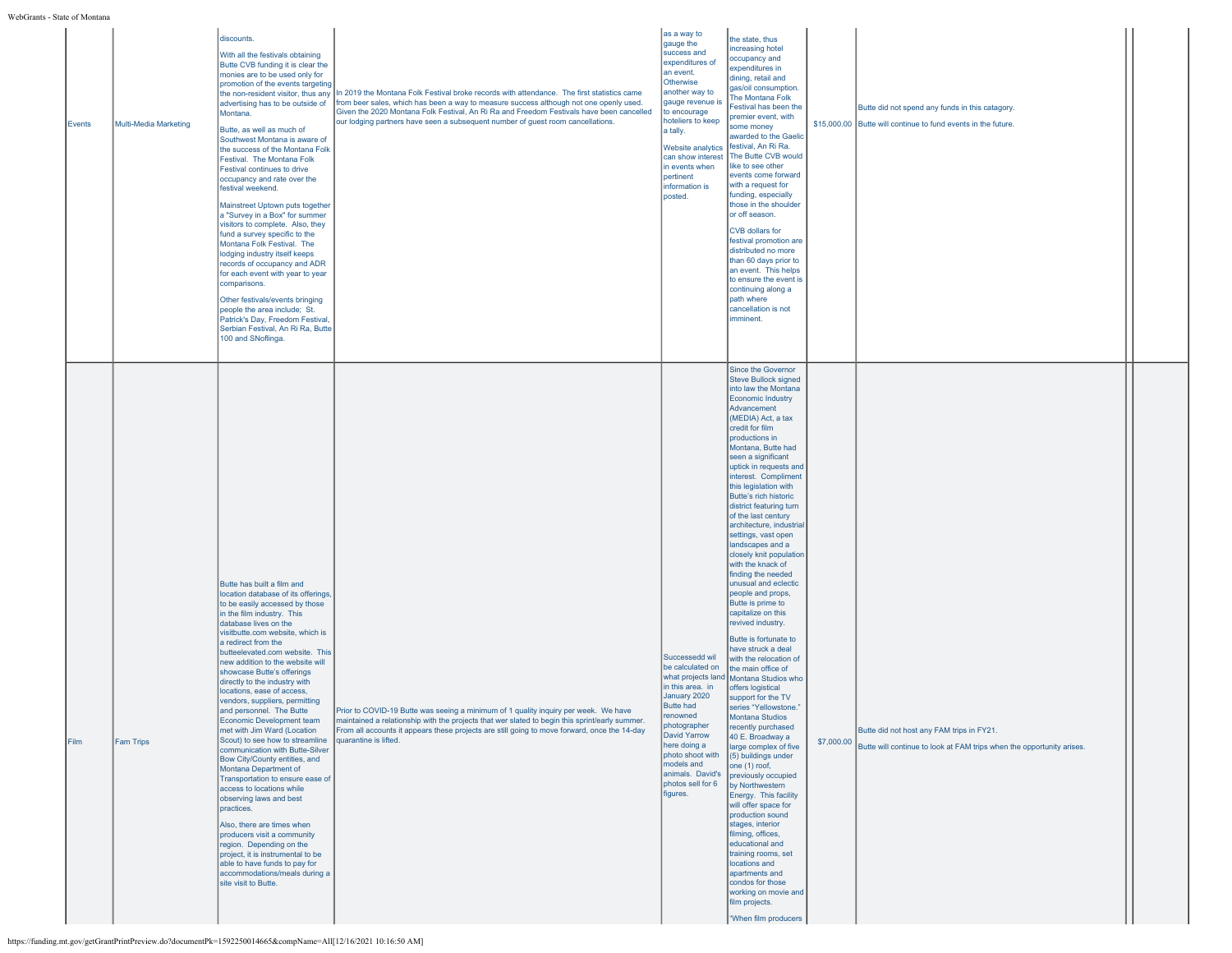|                      |                                          |                                                                                                                                                                                                                                                                                                                                                                                                                                                                                                                                                                                                            |                                                                                                                                                                                                                                               |                                                                                                      | come and tour Butte,<br>they are amazed at<br>what is still here and<br>what has been<br>preserved<br>historically," says<br>Steve Grover,<br>President of Gateway<br>Productions/Montana<br>Studios. "We really<br>see the entire Uptowr<br>Butte as a movie set<br>and a TV set and<br>really any rich media-<br>type set."                                                                                                                                                                                                                                                                                                                                                                                                                                                                                                                                                                                                                                       |                                                                                                                                                                                                                                                                                                                                                                                                                                                                                                                                                                                                                                                                                                                                                                                                                   |  |
|----------------------|------------------------------------------|------------------------------------------------------------------------------------------------------------------------------------------------------------------------------------------------------------------------------------------------------------------------------------------------------------------------------------------------------------------------------------------------------------------------------------------------------------------------------------------------------------------------------------------------------------------------------------------------------------|-----------------------------------------------------------------------------------------------------------------------------------------------------------------------------------------------------------------------------------------------|------------------------------------------------------------------------------------------------------|---------------------------------------------------------------------------------------------------------------------------------------------------------------------------------------------------------------------------------------------------------------------------------------------------------------------------------------------------------------------------------------------------------------------------------------------------------------------------------------------------------------------------------------------------------------------------------------------------------------------------------------------------------------------------------------------------------------------------------------------------------------------------------------------------------------------------------------------------------------------------------------------------------------------------------------------------------------------|-------------------------------------------------------------------------------------------------------------------------------------------------------------------------------------------------------------------------------------------------------------------------------------------------------------------------------------------------------------------------------------------------------------------------------------------------------------------------------------------------------------------------------------------------------------------------------------------------------------------------------------------------------------------------------------------------------------------------------------------------------------------------------------------------------------------|--|
| Marketing<br>Support | Fulfillment/Telemarketing/Call<br>Center | The Butte CVB pays for the toll-<br>free number that comes into our<br>VIC and postage/shipping of<br>tourist information as requested<br>by potential visitors, other VIC's<br>and Chamber of Commerce; by<br>request only.<br>Constant Contact is used as a<br>way to send information to those<br>requesting via Yellowstone<br>Journal and in-house received<br>requests for information.<br>Tempest Tech still hosts the<br>email ____@buttecvb.com the<br>fee associated with this service<br>is \$150/year.<br>The 800# printed for toll free<br>calling is paid for by through<br><b>CVB</b> funds | Postage expenditures have decreased for those wanting information sent. A significant amount<br>is spent when sending Visitor Guides and maps to other Chambers/VICs. The 800# bill has<br>remained relatively the same over the past few yea | The Butte CVB<br>paid for the toll-<br>free number, but<br>no tracking<br>mechanism is<br>available. | These various forms<br>of fulfillment give<br>Butte a way of<br>supplying information<br>to potential visitors.<br>Postage is logged.<br>Contant Contact<br>provides statistics.                                                                                                                                                                                                                                                                                                                                                                                                                                                                                                                                                                                                                                                                                                                                                                                    | Butte CVB only paid for the 800# billing. Postage was not paid for by the CVB<br>and was covered by the Butte Chamber. There was no documentation for the<br>Butte CVB to reimburse the postage.<br>\$2,010.00 Butte will continue to have funds available to pay for the 800# and postage if<br>documentation is provided for reimbursement from the Chamber of<br>Commerce.                                                                                                                                                                                                                                                                                                                                                                                                                                     |  |
|                      |                                          |                                                                                                                                                                                                                                                                                                                                                                                                                                                                                                                                                                                                            |                                                                                                                                                                                                                                               |                                                                                                      | This portion of the<br>budget is a co-op<br>between the CVB and<br>the TBID. One<br>person holds the<br>positions of Executive<br>Director of the CVB<br>and is also the<br><b>Executive Secretary</b><br>for the Butte - Silver<br><b>Bow Tourism</b><br><b>Business</b><br>Improvement District.<br>The CVB contributes<br>20% of the budget<br>toward the<br>administrative needs<br>to include salary, with<br>the remaining<br>administration funding<br>coming from the TBID<br>in the amount of<br>\$45,000.<br>The Executive<br>Director of the CVB<br>works with a board of<br>directors to carry out<br>the projects funded<br>by bed tax dollars as<br>decided through the<br>Marketing Plan<br>submitted to the TAC.<br>The Administrative<br>line items also allows<br>for additional<br>expenditures needed<br>in the form of office<br>items and operations<br>for office.<br>The salary for the<br><b>Executive Director for</b><br>the CVB/TBID is | Yes, this method was successful. The Butte CVB met the objective to spend<br>20% or less on Administration. Butte will continue to use this marketing<br>method.<br>Expenditures broken out:<br>Subscription to Adobe for director laptop to edit documents to be forwarded or<br>used for promotional purposes, Carbonite backup services for director laptop<br>and computer purchased several years ago, used by VIC staff to assist<br>visitors with information. Domain registration for CVB website paid to Tempest<br>Technologies. Microsoft renewal for director laptop.<br><b>Director Salary</b><br>Projects completed in FY 21 for CVB<br>Organizing and assisting with:<br>Worked with film projects in the Butte market<br>1/11/2020Phoenix Television<br>10/9/2020Bring On the Dancing Horses, LLC |  |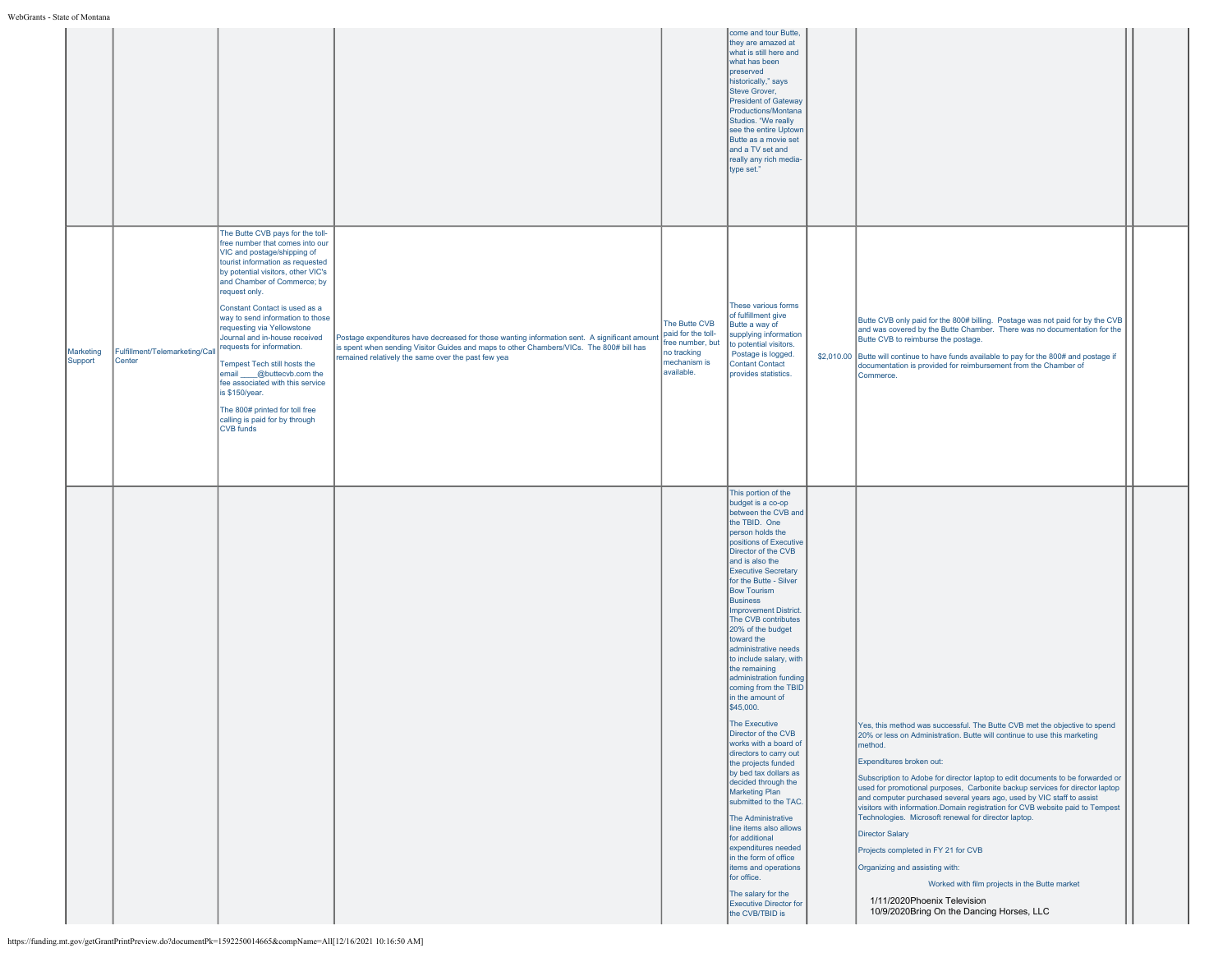| Marketing<br>Support | Administration                         | This portion of the budget is a<br>co-op between the CVB and the<br>TBID. One person holds the<br>positions of Executive Director of<br>the CVB and is also the<br><b>Executive Secretary for the Butte</b><br>Silver Bow Tourism Business<br>Improvement District. The CVB<br>contributes 20% of the budget<br>toward the administrative needs<br>to include salary, with the<br>remaining administration funding<br>coming from the TBID in the<br>amount of \$45,000. | dedicated individual(s) to do so. | The CVB funds a variety of projects, to carry out the marketing plan, there needs to be a                                 |                        | Success will be<br>measured by<br>spending 20% or<br>ess of our budget<br>on adminstration<br>through the<br>number of<br>projects<br>completed in the<br>course of the<br>fiscal year. | funded with both CVB<br>and TBID dollars. No<br>monies or benefits<br>are paid from the<br>Chamber of<br>Commerce for the<br>position.<br>Rent monthly fee of<br>\$500 x 12 months:<br>\$6,000*<br>Utilities (water,<br>power) at a monthly<br>fee of \$100 x 12<br>months: \$1,200*<br>Cable at a monthly<br>fee of \$50 x 12<br>months:<br>\$600*<br>Office supplies:<br>\$1,500*<br>Salary for the CVB<br>based on part-time<br>position including<br>employers<br>withholding: \$24 x<br>$1080 + 10\% =$<br>\$27,456<br><b>TOTAL:</b><br>\$36,756<br>*Estimation<br>The Chamber of<br>Commerce in Butte<br>does not charge for<br>office space, utilities,<br>internet or most office<br>supplies, a savings of<br>\$9,300 annually<br>Given the CVB/TBID<br>director is a salaried<br>position funded only<br>through CVB/TBID<br>funds at an annual<br>salary of<br>\$50,000/annually,<br>before benefits, this is<br>a significant savings.<br>Given only 20% of<br>CVB funds can be<br>used for<br>administration this<br>amount would not be<br>able to cover the rent,<br>utilities, and salary for<br>a part-time person. | \$15,048.00 | 10/28/2020PBP Productions, LLC<br>11/30/2020SHFT Productions<br>1/20/2021CNN<br>4/19/2021North By Northwest<br>4/21/2021Top Gear America/Sun Never Sets Productions, Inc.<br>6/28/2021Broke Pictures, Inc.<br>Groups and individuals visiting our community and regin.<br>Coordinate Promotional Campaigns<br>Online and Digital with the Montana Standard<br>Print advertising and banner ads with Glacier Country<br>Print advertising with YellowstonePark.com<br>Print advertising with Certified Folder<br>Print advertising in SWMT<br><b>Meeting Attendance:</b><br>Butte CVB Monthly Board Meeting and TAC Meetings<br><b>SWMT Board Meetings</b><br>Train, Schedule, and Supervise VIC Staff<br>Work with The Montana Standard on updates to the website - which<br>is re-directed to Buttecvb.com and visitbutte.com<br>Worked with SWMT travel guide committee on the design<br>of the travel guide<br>Created Marketing Plan for FY22, presentation of plan and plan<br>execution<br>Required reporting and preparation of audit materials of CVB funds |
|----------------------|----------------------------------------|--------------------------------------------------------------------------------------------------------------------------------------------------------------------------------------------------------------------------------------------------------------------------------------------------------------------------------------------------------------------------------------------------------------------------------------------------------------------------|-----------------------------------|---------------------------------------------------------------------------------------------------------------------------|------------------------|-----------------------------------------------------------------------------------------------------------------------------------------------------------------------------------------|--------------------------------------------------------------------------------------------------------------------------------------------------------------------------------------------------------------------------------------------------------------------------------------------------------------------------------------------------------------------------------------------------------------------------------------------------------------------------------------------------------------------------------------------------------------------------------------------------------------------------------------------------------------------------------------------------------------------------------------------------------------------------------------------------------------------------------------------------------------------------------------------------------------------------------------------------------------------------------------------------------------------------------------------------------------------------------------------------------------------------------------|-------------|---------------------------------------------------------------------------------------------------------------------------------------------------------------------------------------------------------------------------------------------------------------------------------------------------------------------------------------------------------------------------------------------------------------------------------------------------------------------------------------------------------------------------------------------------------------------------------------------------------------------------------------------------------------------------------------------------------------------------------------------------------------------------------------------------------------------------------------------------------------------------------------------------------------------------------------------------------------------------------------------------------------------------------------------------------------------|
|                      |                                        |                                                                                                                                                                                                                                                                                                                                                                                                                                                                          |                                   |                                                                                                                           |                        |                                                                                                                                                                                         |                                                                                                                                                                                                                                                                                                                                                                                                                                                                                                                                                                                                                                                                                                                                                                                                                                                                                                                                                                                                                                                                                                                                      |             | Yes, the Butte VIC funding was successful and met the objective and will be                                                                                                                                                                                                                                                                                                                                                                                                                                                                                                                                                                                                                                                                                                                                                                                                                                                                                                                                                                                         |
|                      |                                        |                                                                                                                                                                                                                                                                                                                                                                                                                                                                          | <b>Most Useful</b><br>28%         | Sources During Trip from ITRR All Quarters 2019 - Overnighted in Butte<br><b>Description</b><br>Map Apps i.e., GoogleMaps | <b>All Used</b><br>53% |                                                                                                                                                                                         |                                                                                                                                                                                                                                                                                                                                                                                                                                                                                                                                                                                                                                                                                                                                                                                                                                                                                                                                                                                                                                                                                                                                      |             | continued.<br>In FY21 the VIC was staffed 7 days a week in July, August to mid-September<br>from 9am - 5pm. In the months of July, August and September the CVB<br>funded \$1,015.25                                                                                                                                                                                                                                                                                                                                                                                                                                                                                                                                                                                                                                                                                                                                                                                                                                                                                |
|                      |                                        |                                                                                                                                                                                                                                                                                                                                                                                                                                                                          | 21%                               | Search Engine                                                                                                             | 47%                    | Success in<br>funding the VIC                                                                                                                                                           |                                                                                                                                                                                                                                                                                                                                                                                                                                                                                                                                                                                                                                                                                                                                                                                                                                                                                                                                                                                                                                                                                                                                      |             |                                                                                                                                                                                                                                                                                                                                                                                                                                                                                                                                                                                                                                                                                                                                                                                                                                                                                                                                                                                                                                                                     |
|                      |                                        |                                                                                                                                                                                                                                                                                                                                                                                                                                                                          | 15%                               | No Sources Used                                                                                                           | 19%                    | can be measured<br>by:                                                                                                                                                                  |                                                                                                                                                                                                                                                                                                                                                                                                                                                                                                                                                                                                                                                                                                                                                                                                                                                                                                                                                                                                                                                                                                                                      |             | The Butte VIC welcomed a total of 20,228 visitors in FY21.                                                                                                                                                                                                                                                                                                                                                                                                                                                                                                                                                                                                                                                                                                                                                                                                                                                                                                                                                                                                          |
|                      |                                        |                                                                                                                                                                                                                                                                                                                                                                                                                                                                          | 4%                                | Info from Friend/Relative in<br>МT                                                                                        | 10%                    | Number                                                                                                                                                                                  |                                                                                                                                                                                                                                                                                                                                                                                                                                                                                                                                                                                                                                                                                                                                                                                                                                                                                                                                                                                                                                                                                                                                      |             | Top 10 States of origin                                                                                                                                                                                                                                                                                                                                                                                                                                                                                                                                                                                                                                                                                                                                                                                                                                                                                                                                                                                                                                             |
|                      |                                        |                                                                                                                                                                                                                                                                                                                                                                                                                                                                          | 9%                                | <b>National Park</b>                                                                                                      | 23%                    | of a signing the                                                                                                                                                                        |                                                                                                                                                                                                                                                                                                                                                                                                                                                                                                                                                                                                                                                                                                                                                                                                                                                                                                                                                                                                                                                                                                                                      |             | MT, WA, CA, ID, CO, MN, TX, OR, UT, FL, AZ                                                                                                                                                                                                                                                                                                                                                                                                                                                                                                                                                                                                                                                                                                                                                                                                                                                                                                                                                                                                                          |
|                      |                                        |                                                                                                                                                                                                                                                                                                                                                                                                                                                                          |                                   | brochure/book/website                                                                                                     |                        | guest book year<br>over year                                                                                                                                                            |                                                                                                                                                                                                                                                                                                                                                                                                                                                                                                                                                                                                                                                                                                                                                                                                                                                                                                                                                                                                                                                                                                                                      |             | We did see visitors from the following countries in FY21.                                                                                                                                                                                                                                                                                                                                                                                                                                                                                                                                                                                                                                                                                                                                                                                                                                                                                                                                                                                                           |
|                      |                                        |                                                                                                                                                                                                                                                                                                                                                                                                                                                                          | 1%<br>2%                          | VIC                                                                                                                       | 16%<br>13%             | Visitor                                                                                                                                                                                 |                                                                                                                                                                                                                                                                                                                                                                                                                                                                                                                                                                                                                                                                                                                                                                                                                                                                                                                                                                                                                                                                                                                                      |             | Mexico<br>Indonesia                                                                                                                                                                                                                                                                                                                                                                                                                                                                                                                                                                                                                                                                                                                                                                                                                                                                                                                                                                                                                                                 |
|                      |                                        | The Visitor Information Center is                                                                                                                                                                                                                                                                                                                                                                                                                                        |                                   | Mobile App                                                                                                                |                        | nteractions                                                                                                                                                                             | We see a need to                                                                                                                                                                                                                                                                                                                                                                                                                                                                                                                                                                                                                                                                                                                                                                                                                                                                                                                                                                                                                                                                                                                     |             | Ireland                                                                                                                                                                                                                                                                                                                                                                                                                                                                                                                                                                                                                                                                                                                                                                                                                                                                                                                                                                                                                                                             |
|                      |                                        | located in our Chamber of<br>Commerce building which is                                                                                                                                                                                                                                                                                                                                                                                                                  |                                   |                                                                                                                           |                        | where we know<br>we are keeping                                                                                                                                                         | have the VIC open 7<br>days a week with                                                                                                                                                                                                                                                                                                                                                                                                                                                                                                                                                                                                                                                                                                                                                                                                                                                                                                                                                                                                                                                                                              |             | Netherlands                                                                                                                                                                                                                                                                                                                                                                                                                                                                                                                                                                                                                                                                                                                                                                                                                                                                                                                                                                                                                                                         |
|                      |                                        | open 12 months of the year.                                                                                                                                                                                                                                                                                                                                                                                                                                              |                                   | Sources During Trip from ITRR All Quarters 2019 - Drove Through Butte                                                     |                        | visitors in our                                                                                                                                                                         | extended hours, as                                                                                                                                                                                                                                                                                                                                                                                                                                                                                                                                                                                                                                                                                                                                                                                                                                                                                                                                                                                                                                                                                                                   |             | Norway<br>Alberta Canada                                                                                                                                                                                                                                                                                                                                                                                                                                                                                                                                                                                                                                                                                                                                                                                                                                                                                                                                                                                                                                            |
|                      |                                        | However, in the summer the<br>Chamber does not have funding                                                                                                                                                                                                                                                                                                                                                                                                              | <b>Most Useful</b>                | <b>Description</b>                                                                                                        | <b>All Used</b>        | community longer                                                                                                                                                                        | there is a steady<br>stream of visitors                                                                                                                                                                                                                                                                                                                                                                                                                                                                                                                                                                                                                                                                                                                                                                                                                                                                                                                                                                                                                                                                                              |             | Australia                                                                                                                                                                                                                                                                                                                                                                                                                                                                                                                                                                                                                                                                                                                                                                                                                                                                                                                                                                                                                                                           |
|                      |                                        | to cover the need for extended                                                                                                                                                                                                                                                                                                                                                                                                                                           | 29%                               | Map Apps i.e., GoogleMaps                                                                                                 | 56%                    | <b>ITRR</b>                                                                                                                                                                             | stopping in with                                                                                                                                                                                                                                                                                                                                                                                                                                                                                                                                                                                                                                                                                                                                                                                                                                                                                                                                                                                                                                                                                                                     |             | Paris France                                                                                                                                                                                                                                                                                                                                                                                                                                                                                                                                                                                                                                                                                                                                                                                                                                                                                                                                                                                                                                                        |
|                      |                                        | hours and weekend staffing. As<br>such the Chamber pays for a                                                                                                                                                                                                                                                                                                                                                                                                            | 19%                               | Search Engine                                                                                                             | 43%                    | reports on how<br>visitors use VIC's                                                                                                                                                    | nquiries. It is<br>imperative the VIC is                                                                                                                                                                                                                                                                                                                                                                                                                                                                                                                                                                                                                                                                                                                                                                                                                                                                                                                                                                                                                                                                                             |             | Germany                                                                                                                                                                                                                                                                                                                                                                                                                                                                                                                                                                                                                                                                                                                                                                                                                                                                                                                                                                                                                                                             |
|                      |                                        | staff person, to be at our front                                                                                                                                                                                                                                                                                                                                                                                                                                         | 11%                               | No Sources Used                                                                                                           | 15%                    | to either assist in                                                                                                                                                                     | open to keep visitors                                                                                                                                                                                                                                                                                                                                                                                                                                                                                                                                                                                                                                                                                                                                                                                                                                                                                                                                                                                                                                                                                                                |             | New Zealand<br>Russia                                                                                                                                                                                                                                                                                                                                                                                                                                                                                                                                                                                                                                                                                                                                                                                                                                                                                                                                                                                                                                               |
| Marketing<br>Support | <b>VIC</b><br>Funding/Staffing/Signage | desk Monday-Friday 9am-5pm<br>all year. Beginning in mid-May                                                                                                                                                                                                                                                                                                                                                                                                             | 49                                | Info from Friend/Relative in<br>МT                                                                                        | 18%                    | their trip                                                                                                                                                                              | planning or during in our area longer by<br>answering questions,                                                                                                                                                                                                                                                                                                                                                                                                                                                                                                                                                                                                                                                                                                                                                                                                                                                                                                                                                                                                                                                                     | \$16,000.00 | United Kingdom                                                                                                                                                                                                                                                                                                                                                                                                                                                                                                                                                                                                                                                                                                                                                                                                                                                                                                                                                                                                                                                      |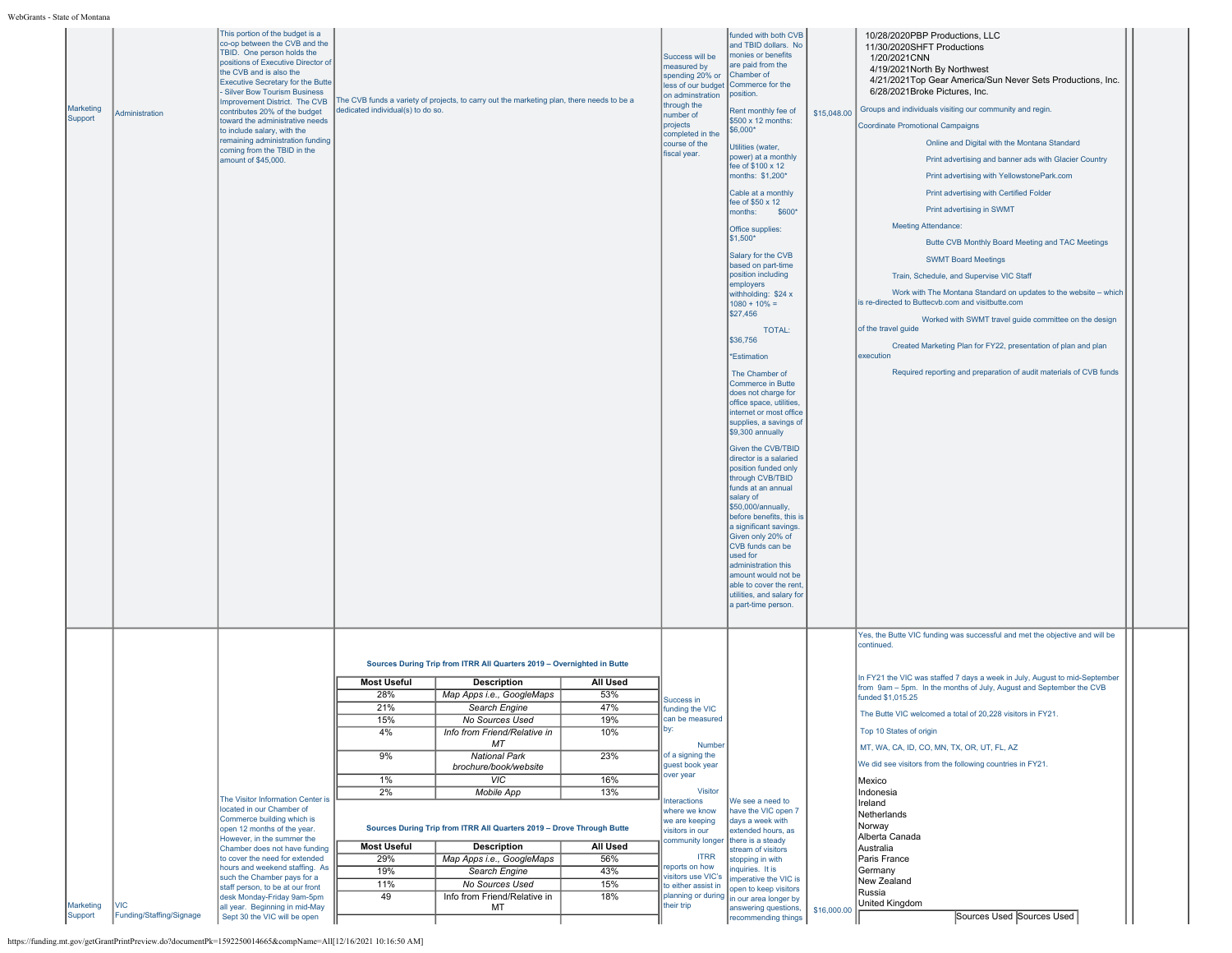|                      |                                              | 8am-6pm, Monday - Saturday,<br>and 9am-4pm on Sunday.<br>During this time frame we need<br>to have more than one person to<br>assist our visitors. The Butte VIC<br>is easily seen from the interstate<br>and easily accessible off of the<br>highway from the Montana<br><b>Street Exit.</b>                                                                                                                                                                                                                                                                                                                                                                                                                                                                                                                                                                                                                                                                        | 9%<br>3%<br>2%<br><b>Most Useful</b><br>28%<br>17%<br>15%<br>9%<br>7%<br>3%<br>3% | <b>National Park</b><br>brochure/book/website<br>VIC<br>Mobile App<br>Sources During Trip from ITRR All Quarters 2019 - All Montana<br><b>Description</b><br>Map Apps i.e., GoogleMaps<br>Search Engine<br>No Sources Used<br>Info from Friend/Relative in<br>MТ<br>National Park<br>brochure/book/website<br> VIC<br>Mobile App | 27%<br>17%<br>12%<br>All Used<br>48%<br>39%<br>22%<br>16%<br>22%<br>14%<br>12% | Number<br>of visitor guides<br>being sent out<br>either in bulk to<br>other VIC's and<br>by individual<br>request<br>Success of<br>our VIC can be<br>attributed in part<br>to: any increases<br>in TBID collection<br>numbers, ITRR<br>statistics on<br>helpfulness and<br>use of VIC<br>staffing, increases<br>in visitors signing<br>the buest book.                                                                       | o do, having<br><b>nformation</b> available<br>Given the location of<br>Butte on Interstates of<br>15 & 90 and the<br>amount of visitors<br>driving by.                                                                                                                                                                                                                                |             | During the TripDuring the Trip<br>Most Useful<br>All Used<br>Overnight in Butte 2021 4%<br>29%<br>Overnight in Butte 2020 7%<br>8%<br>16%<br>Overnight in Butte 2019 1%<br><b>SWMT 2021</b><br>23%<br>4%<br><b>SWMT 2020</b><br>3%<br>9%<br>18%<br><b>SWMT 2019</b><br>3%<br>Drove Thru Butte 2021 3%<br>18%<br>Drove Thru Butte 2020 3%<br>10%<br>17%<br>Drove Thru Butte 2019 3%<br>12%<br>MT 2021<br>2%<br>MT 2020<br>2%<br>7%<br>14%<br>MT 2019<br>3%<br>Data from the ITRR on VIC Staff<br>Also refer to the Destination Analyts attachment at the attached to the<br>homepage of marketing segments. |
|----------------------|----------------------------------------------|----------------------------------------------------------------------------------------------------------------------------------------------------------------------------------------------------------------------------------------------------------------------------------------------------------------------------------------------------------------------------------------------------------------------------------------------------------------------------------------------------------------------------------------------------------------------------------------------------------------------------------------------------------------------------------------------------------------------------------------------------------------------------------------------------------------------------------------------------------------------------------------------------------------------------------------------------------------------|-----------------------------------------------------------------------------------|----------------------------------------------------------------------------------------------------------------------------------------------------------------------------------------------------------------------------------------------------------------------------------------------------------------------------------|--------------------------------------------------------------------------------|------------------------------------------------------------------------------------------------------------------------------------------------------------------------------------------------------------------------------------------------------------------------------------------------------------------------------------------------------------------------------------------------------------------------------|----------------------------------------------------------------------------------------------------------------------------------------------------------------------------------------------------------------------------------------------------------------------------------------------------------------------------------------------------------------------------------------|-------------|------------------------------------------------------------------------------------------------------------------------------------------------------------------------------------------------------------------------------------------------------------------------------------------------------------------------------------------------------------------------------------------------------------------------------------------------------------------------------------------------------------------------------------------------------------------------------------------------------------|
| Marketing<br>Support | <b>TAC/Governor's Conference</b><br>meetings | To be in compliance with Rules<br>and Regulation governing bed<br>tax dollars' attendance at TAC<br>meetings and the Governor's<br>Conference on Tourism is<br>mandatory. This is the budget<br>place holder for attendance at<br>these events.                                                                                                                                                                                                                                                                                                                                                                                                                                                                                                                                                                                                                                                                                                                      |                                                                                   | Gathering all partners together has been a way to share ideas and obtain information on new<br>programs available through MTOBD. This is where information on VisaVue, Airdna was<br>gained. Also campaign ideas are shared between CVB's, Region's and MTOBD.                                                                   |                                                                                | Success for<br>attendance at<br>TAC and the<br>Governor's<br>Conference can<br>be determined by<br>the educational<br>value of<br>presenters,<br>information on<br>state and national<br>parks, new<br>research projects<br>through the ITRR,<br>ideas shared from<br>other CVB's and<br>Regions.<br>Success can be<br>also determined<br>through the actua<br>meeting<br>attendance and<br>reports back to<br>the Butte CVB | t is helpful to see<br>what all regions and<br>CVB's are doing to<br>promote their areas<br>so there is<br>consistency among<br>the entire group. Idea<br>sharing and<br>etworking to assist a<br>maller CVB such as<br>Butte with ideas and<br>esources.                                                                                                                              | \$1,200.00  | Yes, this method was successful. We met the objective of sharing and<br>learning and promotions and updates from the Film Commission, State Parks,<br>ITRR, Outdoor Recreation and Tribal Tourism.<br>The executive director attended all quarterly TAC meetings, once in person,<br>others via Zoom.<br>The method will be continued. Governor's Conference was cancelled due to<br>COVID19.<br>Butte will continue to attend TAC meeting/teleconference calls and the<br>Governor's Conference when it is able to convene.                                                                               |
| Publicity            | Marketing/Publicity<br>Personnel             | Assistance is needed to stay<br>current and relevant to attract<br>and keep potential and current<br>lovers of our area up to date on<br>the offerings in and around<br>Butte. To accomplish this goal a<br>new position will be added.<br>Below is a brief overview of the<br>duties.<br>Part-time position (16<br>hours/week) to assist in the<br>promotion of Butte-Silver Bow<br>for tourism purposes. This<br>ideally would be a paid intern<br>position with a student in the<br>usiness department at MT<br>Tech.<br>Primary duties:<br>• Producing inspirational<br>posts on social media<br>with cross posting on<br>Facebook, Twitter, and<br>Instagram - at a<br>minimum there should<br>be 4 posts per week.<br>• Monitor social media<br>posting with short<br>reports given weekly<br>• Timely posting on social<br>media platforms with<br>current events in the<br>Butte community,<br>showcasing a sense a<br>place of the offerings in<br>our area | planning and sources used during the tr                                           | Please review to ITRR data provided for statistics on how visitors gather information for trip                                                                                                                                                                                                                                   |                                                                                | Website analytics<br>and social media<br>engagement.                                                                                                                                                                                                                                                                                                                                                                         | With this ever-<br>changing world<br>accurate information<br>in all outlet's<br>individuals utilize is<br>imperative. Butte<br>needs to have up-to-<br>date postings to<br>share with our visitors<br>and residents alike.<br>By providing current<br>and relevant<br>information, people<br>will trust our<br>community, knowing<br>we are a resource<br>with accurate<br>information | \$10,000.00 | No dollars were spent for this method. We will evaluate whether to use this<br>method in the future.                                                                                                                                                                                                                                                                                                                                                                                                                                                                                                       |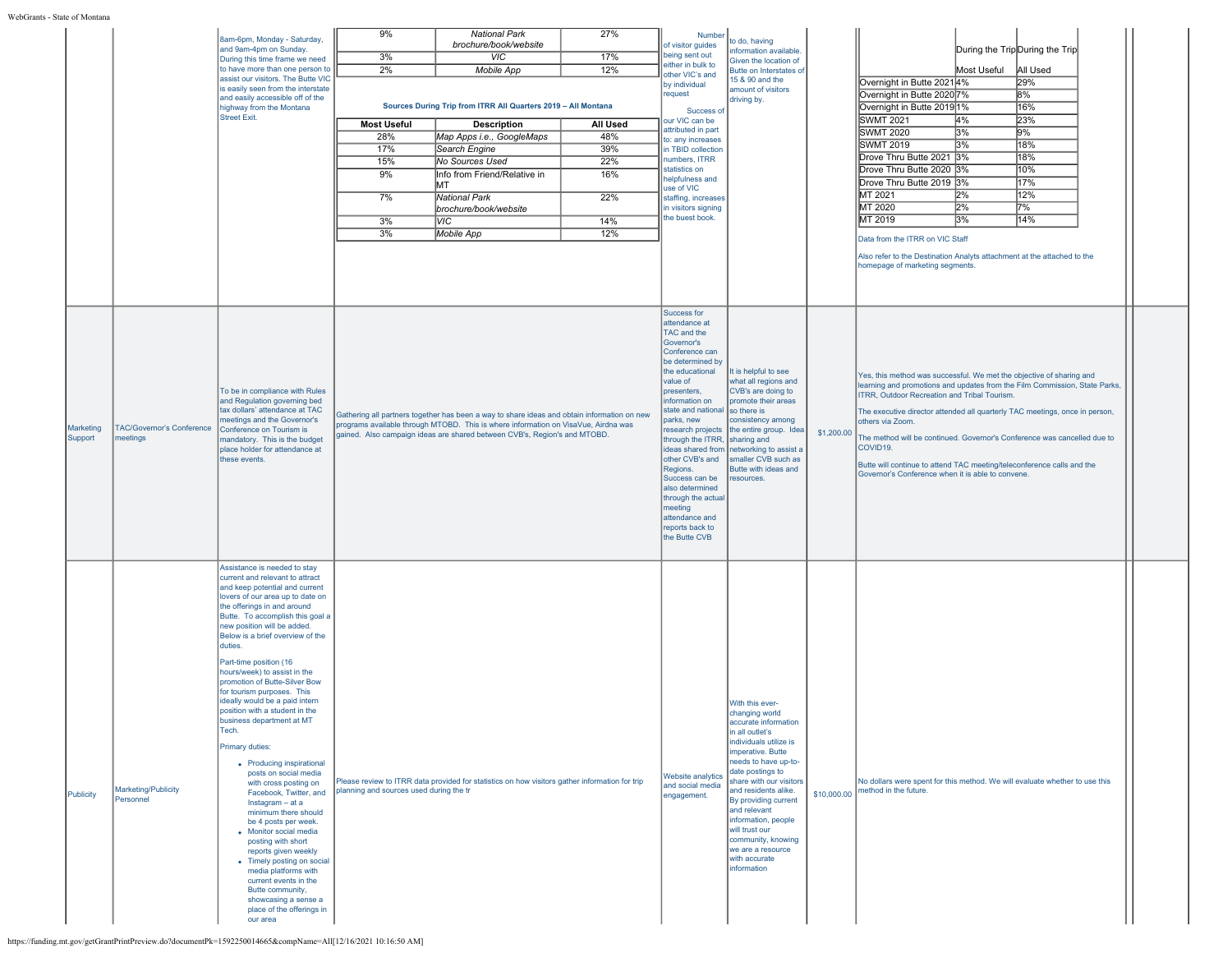|           |                       | • Monitor and update the<br>website<br>www.visitbutte.com.<br>• Gather current<br>information on<br>attractions, lodging,<br>restaurants, and events.<br>There are times when individuals                                                                                                                                                                                                                                                                                                                                                                                                                                                                                                                                                                       |                                                                                                                                                                                                                                                                                                                                                                                               |                                                                                                                                                                                                                                                                                                                                                                                                                                                            | Many times when a<br>writer or blogger<br>comes to town Butte<br>has relied on the                                                                                                                                                                                                                                                                                                                                                                                                                                                                                                                                                                                                                                                                                                                                                                                                                                                                                                                                                                                                                                                                                                |            |                                                                                                                                                                                                                                                                                                                                                                                                                                                                                                           |                                     |
|-----------|-----------------------|-----------------------------------------------------------------------------------------------------------------------------------------------------------------------------------------------------------------------------------------------------------------------------------------------------------------------------------------------------------------------------------------------------------------------------------------------------------------------------------------------------------------------------------------------------------------------------------------------------------------------------------------------------------------------------------------------------------------------------------------------------------------|-----------------------------------------------------------------------------------------------------------------------------------------------------------------------------------------------------------------------------------------------------------------------------------------------------------------------------------------------------------------------------------------------|------------------------------------------------------------------------------------------------------------------------------------------------------------------------------------------------------------------------------------------------------------------------------------------------------------------------------------------------------------------------------------------------------------------------------------------------------------|-----------------------------------------------------------------------------------------------------------------------------------------------------------------------------------------------------------------------------------------------------------------------------------------------------------------------------------------------------------------------------------------------------------------------------------------------------------------------------------------------------------------------------------------------------------------------------------------------------------------------------------------------------------------------------------------------------------------------------------------------------------------------------------------------------------------------------------------------------------------------------------------------------------------------------------------------------------------------------------------------------------------------------------------------------------------------------------------------------------------------------------------------------------------------------------|------------|-----------------------------------------------------------------------------------------------------------------------------------------------------------------------------------------------------------------------------------------------------------------------------------------------------------------------------------------------------------------------------------------------------------------------------------------------------------------------------------------------------------|-------------------------------------|
| Publicity | <b>Fam Trips</b>      | or small groups come into the<br>area who have the ability to<br>influence visitors. It is important<br>there is a fund of money to cover<br>some of their expenditures, such<br>as a guest room or meal(s).                                                                                                                                                                                                                                                                                                                                                                                                                                                                                                                                                    | One group of influencers Butte hosted in 2019 was "2 Traveling Dads" They left us with some Shared stories<br>great stories and photos we are able to use. Butte would like more of this type of cover                                                                                                                                                                                        | and photos                                                                                                                                                                                                                                                                                                                                                                                                                                                 | hospitality of local<br>hotels and<br>restaurants for<br>complimentary rooms<br>and meals. In light of<br>COVID-19 it will be<br>difficult to ask for free<br>items, so a fund to<br>host is important.                                                                                                                                                                                                                                                                                                                                                                                                                                                                                                                                                                                                                                                                                                                                                                                                                                                                                                                                                                           |            | Butte did not spend any dollars this year in this method.<br>\$1,000.00 Butte will continue to host FAM type tours.                                                                                                                                                                                                                                                                                                                                                                                       |                                     |
| Research  | <b>Joint Ventures</b> | <b>VISAVUE</b><br>Butte participated in this Joint<br>Venture last year and the data is<br>astonishing. These reports can<br>assist in drilling into areas where<br>we currently get visitors, feeding<br>them information pertinent to<br>their past needs. These reports<br>also give a great way to monitor<br>the success of campaigns and<br>website analytics.<br><b>AIRDNA</b><br>Butte does not have a handle on<br>how many of this new type of<br>lodging is available in our<br>market. Some reports have<br>shown Airbnb's can be as much<br>as another hotel with about 75+<br>rooms available. It would be<br>helpful to know the impact of this<br>market on our community, as<br>they hopefully pay into the bed<br>tax, but not into our TBID. | As an example and for ease of access for those reading this plan I am adding another report<br>from VisaVue to show how valuable and indepth the information is for the Butte area. Having<br>2018 annual data, quarterly 2019 data and then 2020 data to compare and utilize post COVID-<br>19 will be beneficial as future marketing efforts ramp up. Please refer to the attachment below. | Success will be<br>using VisaVue<br>research data to<br>determermine<br>what area of the<br>state to promote<br>our offerings. An<br>example is that<br>Butte in the past<br>has seen a<br>significant<br>number of visitors<br>rom Boise, ID.<br>At this point,<br>Boise will not be<br>strongly targeted<br>with their number<br>of COVID-19<br>cases, will Butte<br>see a decrease<br>from Boise, but<br>eastern Idaho<br>with fewer<br>COVID-19 cases. | <b>VISAVUE</b><br><b>Butte participated</b><br>with MTOBD in a joint<br>venture obtaining<br>Visa expenditures in<br>zip codes in and<br>around the Butte area<br>last year. These<br>quarterly reports are<br>extremely helpful with<br>data on detailed<br>expenditures i.e.,<br>sporting goods versus<br>lodging and<br>supermarkets versus<br>pharmacies. The<br>reports show<br>expenditures broken<br>out by:<br>Monthly<br>Quarterly<br><b>State Totals</b><br>Cities with<br>Large<br>Expenditures,<br>allowing for a<br>way to look at<br>an area<br>around cities<br>Expenditures<br>by catagory<br>These type of reports<br>are helpful in knowing<br>where visitors come<br>an increase in the from and how they<br>spend their money in<br>counties targeted   our area, so we can<br>best market to them<br>and then analyze the<br>results.<br><b>AIRDNA</b><br>Butte does not have a<br>handle on how many<br>of this new type of<br>lodging is available in<br>our market. Some<br>reports have shown<br>Airbnb's can be as<br>much as another<br>hotel with about 75+<br>rooms available. It<br>would be helpful to<br>know the impact of<br>this market on our | \$7,260.00 | Butte met the objectives of this method. Information garnered gave Butte the<br>ability to target promotion to areas where it was evident visitors originated<br>from. With the STR reports it was easy to understand demand and rate. This<br>also gave us the ability to see changes easily year over year.<br>Butte will continue to purchase the VISA data as a joint venture with MTOT.<br>Also the STR report will continue to purchase the reports as a means to<br>understand trends and revenue. | VisaVue 2019<br>lQ4<br>Domestic.xls |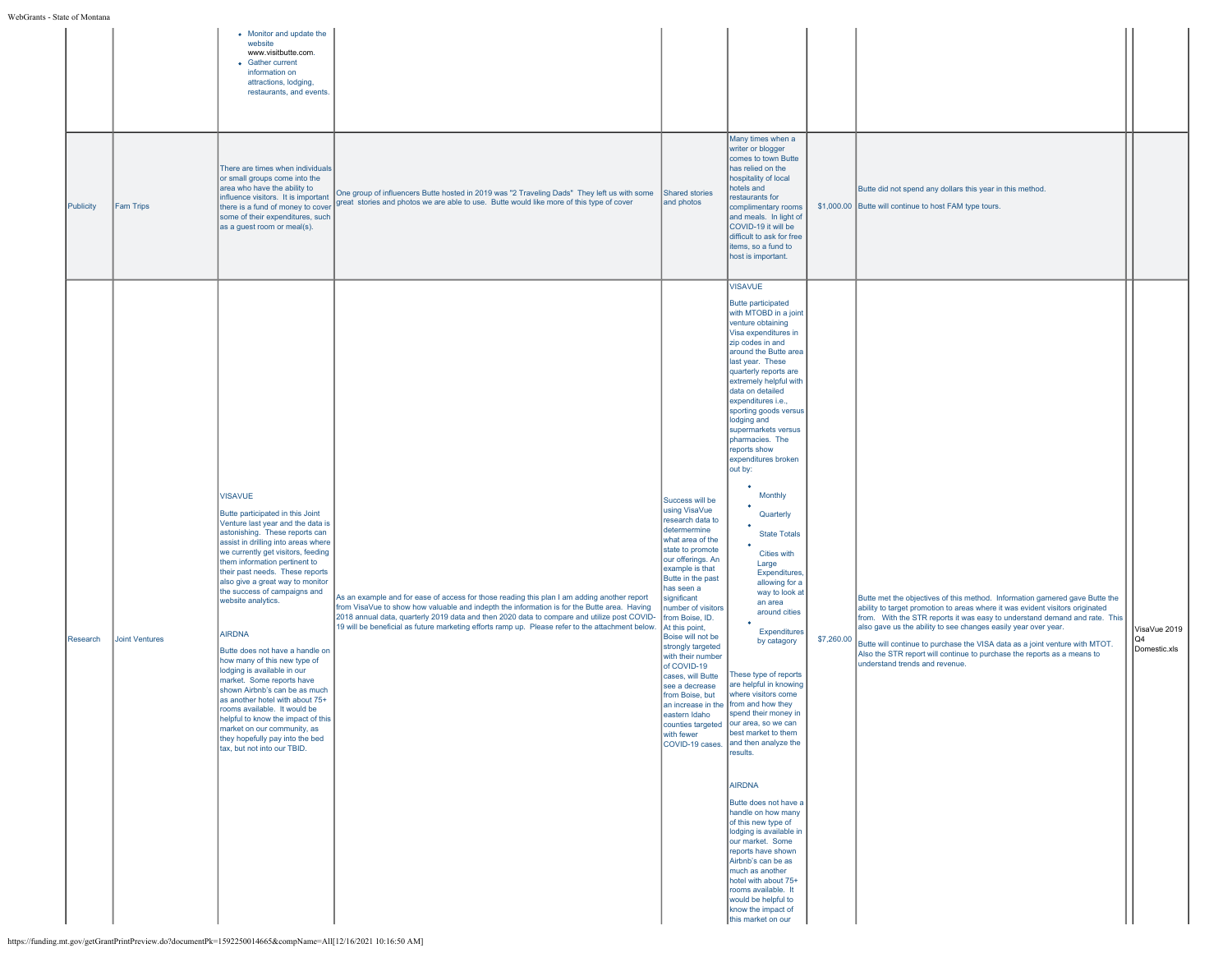|  |  |  | community, as they<br>hopefully pay into the<br>bed tax, but not into<br>our TBID. |              |  |  |
|--|--|--|------------------------------------------------------------------------------------|--------------|--|--|
|  |  |  |                                                                                    | \$280,044.00 |  |  |

# *Markething Method Evaluation Attachments*

| <b>Attachment 1</b>  | PrintedMaterialStatisticsforButteCVBFY2021 (2).docx                  |
|----------------------|----------------------------------------------------------------------|
| <b>Attachment 2</b>  | FY21 Pie Chart.xlsx                                                  |
| <b>Attachment 3</b>  | DMA West Visitor Guide Readership Study for Market Eval Dec 2021.pdf |
| <b>Attachment 4</b>  | Butte CVB FY21 B2A.xlsx                                              |
| <b>Attachment 5</b>  |                                                                      |
| <b>Attachment 6</b>  |                                                                      |
| <b>Attachment 7</b>  |                                                                      |
| <b>Attachment 8</b>  |                                                                      |
| <b>Attachment 9</b>  |                                                                      |
| <b>Attachment 10</b> |                                                                      |

# *Marketing Method Budget*

| <b>Marketing Segment</b> | <b>Marketing Method</b>                   | Bed tax funded budget | Non bed tax funded budget (optional) |
|--------------------------|-------------------------------------------|-----------------------|--------------------------------------|
| Consumer                 | <b>Printed Material</b>                   | \$11,500.00           | \$0.00                               |
| Consumer                 | <b>Travel Guide</b>                       | \$10,000.00           | \$0.00                               |
| Consumer                 | <b>Print Advertising</b>                  | \$21,500.00           | \$0.00                               |
| Consumer                 | Online/Digital Advertising                | \$105,442.00          | \$0.00                               |
| Consumer                 | <b>Travel/Trade Shows</b>                 | \$16,230.00           | \$0.00                               |
| Consumer                 | Billboards/Out-of-Home                    | \$4,500.00            | \$0.00                               |
| Consumer                 | <b>Joint Ventures</b>                     | \$3,000.00            | \$0.00                               |
| Consumer                 | <b>Opportunity Marketing</b>              | \$1,354.00            | \$0.00                               |
| Consumer                 | Photo/Video Library                       | \$12,000.00           | \$0.00                               |
| Consumer                 | Radio & Television Advertising            | \$20,000.00           | \$0.00                               |
|                          |                                           | \$205,526.00          | \$0.00                               |
| Events                   | Multi-Media Marketing                     | \$15,000.00           | \$0.00                               |
|                          |                                           | \$15,000.00           | \$0.00                               |
| Film                     | Fam Trips                                 | \$7,000.00            | \$0.00                               |
|                          |                                           | \$7,000.00            | \$0.00                               |
| Marketing Support        | Fulfillment/Telemarketing/Call Center     | \$2,010.00            | \$0.00                               |
| Marketing Support        | Administration                            | \$15,048.00           | \$0.00                               |
| <b>Marketing Support</b> | VIC Funding/Staffing/Signage              | \$16,000.00           | \$0.00                               |
| Marketing Support        | <b>TAC/Governor's Conference meetings</b> | \$1,200.00            | \$0.00                               |
|                          |                                           | \$34,258.00           | \$0.00                               |
| Publicity                | Marketing/Publicity Personnel             | \$10,000.00           | \$0.00                               |
| Publicity                | Marketing/Publicity Personnel             | \$1,000.00            | \$0.00                               |
|                          |                                           | \$11,000.00           | \$0.00                               |
| Research                 | <b>Joint Ventures</b>                     | \$7,260.00            | \$0.00                               |
|                          |                                           | \$7,260.00            | \$0.00                               |
|                          |                                           | \$280,044.00          | \$0.00                               |

# *Miscellaneous Attachments*